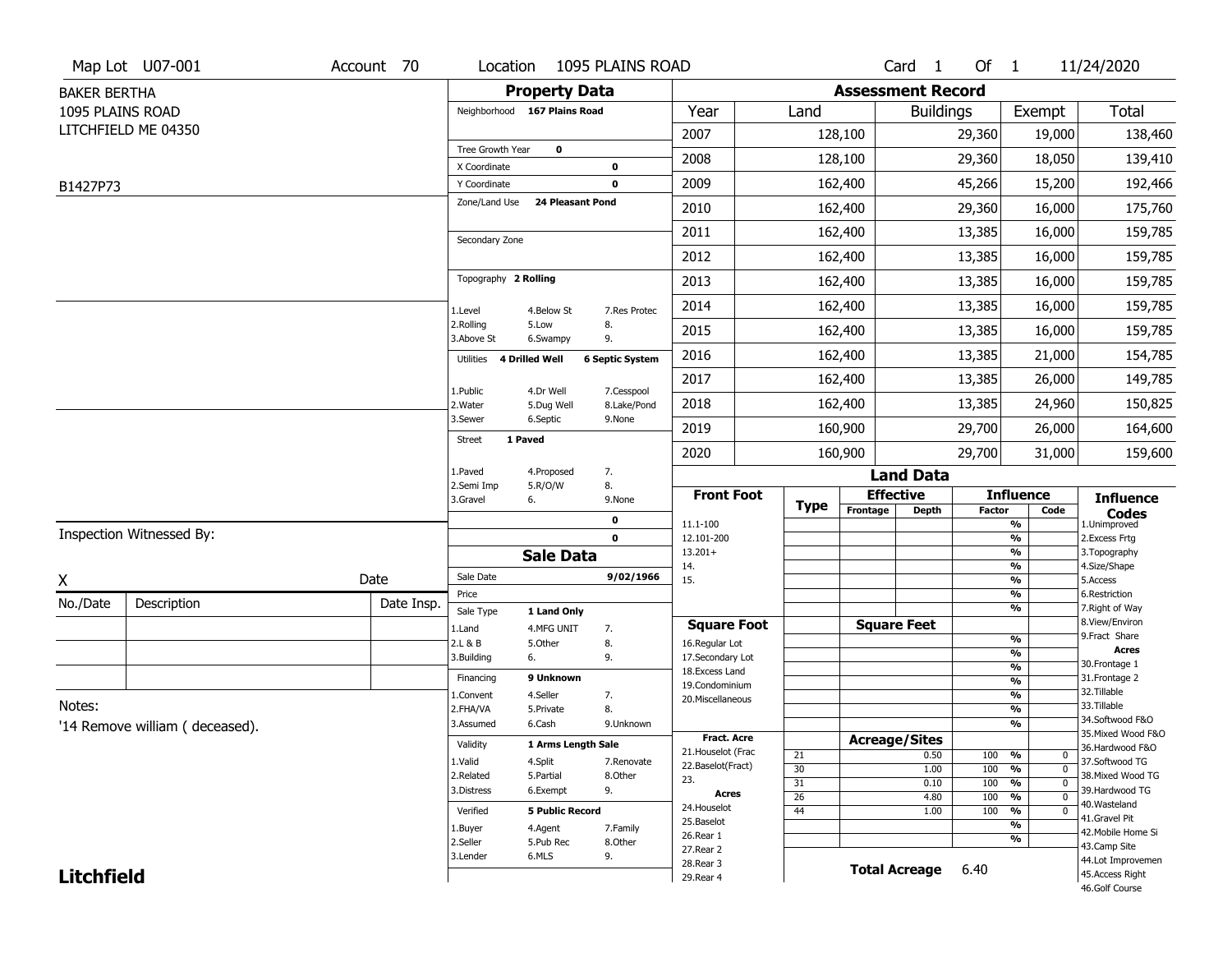|                           |                               |                                                   |                             |                  |                         |                                       |               |                                        |                  |                        | <b>Litchfield</b>                        |                  |               |      |      |                |       |      |            |       |
|---------------------------|-------------------------------|---------------------------------------------------|-----------------------------|------------------|-------------------------|---------------------------------------|---------------|----------------------------------------|------------------|------------------------|------------------------------------------|------------------|---------------|------|------|----------------|-------|------|------------|-------|
|                           | Map Lot U07-001               |                                                   |                             |                  |                         | Account 70                            |               | Location                               |                  |                        |                                          | 1095 PLAINS ROAD |               |      |      | Card 1         |       | Of 1 | 11/24/2020 |       |
|                           | Building Style 1 Conventional |                                                   | <b>SF Bsmt Living</b>       |                  | $\mathbf 0$             |                                       |               | Layout                                 | 2 Inadequate     |                        |                                          |                  |               |      |      |                |       |      |            |       |
| 0.Uncoded                 | 4.Cape                        | 8.Log                                             | Fin Bsmt Grade              |                  | 0 <sub>0</sub>          |                                       |               | 1. Typical                             | 4.               |                        | 7.                                       |                  |               |      |      |                |       |      |            |       |
| 1.Conv.                   | 5.Garrison                    | 9.0ther                                           |                             | OPEN-5-CUSTOMIZE | $\mathbf 0$             |                                       |               | 2.Inadeg                               | 5.               |                        | 8.                                       |                  | $2.0^{\circ}$ |      |      |                |       |      |            | 2.0"  |
| 2.Ranch                   | 6.Split                       | 10.Tri-Lev                                        | Heat Type                   | 100%             |                         | 1 Hot Water BB                        |               | 3.                                     | 6.               |                        | 9.                                       |                  |               |      |      |                |       |      |            |       |
| 3.R Ranch                 | 7.Contemp                     | 11.Earth O                                        | 0.Uncoded                   |                  | 4.Steam                 |                                       | 8.Fl/Wall     | Attic<br>9 None                        |                  |                        |                                          |                  |               |      |      | 34.0'          |       |      |            |       |
| Dwelling Units 1          |                               |                                                   | 1.HWBB                      |                  | 5.FWA                   |                                       | 9.No Heat     | 1.1/4 Fin                              | 4.Full Fin       |                        | 7.                                       |                  |               |      |      |                |       |      |            |       |
| Other Units               | 0                             |                                                   | 2.HWCI                      |                  | 6.GravWA                |                                       | 10.Radiant    | 2.1/2 Fin                              | 5.Fl/Stair       |                        | 8.                                       |                  |               |      |      |                |       |      |            |       |
| <b>Stories</b>            | 2 Two Story                   |                                                   | 3.H Pump                    |                  | 7.Electric              |                                       | 11.Radiant    | 3.3/4 Fin                              | 6.               |                        | 9.None                                   |                  |               |      |      |                |       |      |            |       |
| 1.1                       | 4.1.5                         | 7.1.25                                            | Cool Type                   | 0%               | 9 None                  |                                       |               | Insulation                             | <b>4 Minimal</b> |                        |                                          |                  | 14.0'         | 16.0 |      |                |       |      |            |       |
| 2.2                       | 5.1.75                        | 8.3.5                                             | 1.Refrig                    |                  | 4.W&C Air               |                                       | 7.RadHW       | 1.Full                                 | 4.Minimal        |                        | 7.                                       |                  |               |      |      |                | 2sBFr |      |            |       |
| 3.3                       | 6.2.5                         | 9.4                                               | 2.Evapor                    |                  | 5.Monitor-              | 8.                                    |               | 2. Heavy                               | 5.Partial        |                        | 8.                                       |                  |               |      |      |                |       |      |            |       |
| <b>Exterior Walls</b>     | 5 Stucco                      |                                                   | 3.H Pump                    |                  | 6.Monitor-              | 9.None                                |               | 3.Capped                               | 6.               |                        | 9.None                                   |                  |               |      |      |                |       |      |            |       |
| 0.Uncoded                 | 4.Asbestos                    | 8.Concrete                                        | Kitchen Style               |                  | 2 Typical               |                                       |               | Unfinished %                           | 50%              |                        |                                          |                  |               |      |      | 2nd FLOOR UNF. |       |      |            |       |
| 1.Wd Clapb                | 5.Stucco                      | 9.0ther                                           | 1.Modern                    |                  | 4.Obsolete              | 7.                                    |               | Grade & Factor                         |                  | 2 Fair 80%             |                                          |                  |               |      |      |                |       |      | 30.0       |       |
| 2.Vinyl                   | 6.Brick                       | 10.Wd shin                                        | 2.Typical                   |                  | 5.                      | 8.<br>9.None                          |               | 1.E Grade<br>2.D Grade                 |                  | 4.B Grade<br>5.A Grade | 7.AAA Grad<br>8.M&S                      |                  |               |      |      |                |       |      |            | 32.0' |
| 3.Compos.<br>Roof Surface | 7.Stone<br>3 Sheet Metal      | $11.71 - 11$                                      | 3.Old Type<br>Bath(s) Style |                  | 6.                      | 2 Typical Bath(s)                     |               | 3.C Grade                              |                  | 6.AA Grade             | 9.Same                                   |                  | 8.0'          |      |      |                |       |      |            |       |
| 1.Asphalt                 | 4.Composit                    | 7.Rolled R                                        | 1.Modern                    |                  | 4.Obsolete              | 7.                                    |               | SQFT (Footprint) 1132                  |                  |                        |                                          |                  |               |      |      |                |       |      |            |       |
| 2.Slate                   | 5.Wood                        | 8.                                                | 2. Typical                  |                  | 5.                      | 8.                                    |               | Condition                              | 2 Fair           |                        |                                          |                  |               |      |      |                |       |      |            |       |
| 3.Metal                   | 6.Other                       | 9.                                                | 3.Old Type                  |                  | 6.                      | 9.None                                |               | 1.Poor                                 | 4.Avg            |                        | 7.V G                                    | $18.0^{\circ}$   | 14.0'         |      |      |                |       |      |            |       |
| SF Masonry Trim 0         |                               |                                                   | # Rooms                     |                  | 5                       |                                       |               | 2.Fair                                 | $5.Avg+$         |                        | 8.Exc                                    |                  |               |      |      |                |       |      |            |       |
| OPEN-3-CUSTOM 0           |                               |                                                   | # Bedrooms                  |                  | $\overline{\mathbf{3}}$ |                                       |               | $3.$ Avg-                              | 6.Good           |                        | 9.Same                                   |                  |               |      |      |                |       |      |            |       |
| OPEN-4-CUSTOM 0           |                               |                                                   | # Full Baths                |                  | $\overline{1}$          |                                       |               | Phys. % Good                           |                  | 0%                     |                                          |                  |               |      |      |                |       |      |            |       |
| Year Built                | 1960                          |                                                   | # Half Baths                |                  | $\overline{1}$          |                                       |               | Funct. % Good                          |                  | 70%                    |                                          |                  |               |      | 42.0 |                |       |      |            |       |
| Year Remodeled            | $\mathbf 0$                   |                                                   | # Addn Fixtures             |                  | $\overline{\mathbf{0}}$ |                                       |               | Functional Code                        |                  | 1 Incomplete           |                                          |                  |               |      |      |                |       |      |            |       |
| Foundation                | 2 Concrete Block              |                                                   | # Fireplaces                |                  | 0                       |                                       |               | 1.Incomp                               | 4.Delap          |                        | 7.No Power                               |                  |               |      |      |                |       |      |            |       |
| 1.Concrete                | 4.Wood                        | 7.                                                |                             |                  |                         |                                       |               | 2.0-Built                              | 5.Bsmt           |                        | 8.LongTerm                               |                  |               |      | 46.0 |                |       |      | 1sFr OH    |       |
| 2.C Block                 | 5.Slab                        | 8.                                                |                             |                  |                         |                                       |               | 3.Damage                               |                  | 6.Common               | 9.None                                   |                  |               |      |      |                |       |      |            |       |
| 3.Br/Stone                | 6.Piers                       | 9.                                                |                             |                  |                         |                                       |               | Econ. % Good 100%                      |                  |                        |                                          |                  |               |      |      |                |       |      |            |       |
| Basement                  | 11/4 Basement                 |                                                   |                             |                  |                         |                                       |               | Economic Code None                     |                  |                        |                                          |                  |               |      |      |                |       |      |            |       |
| $1.1/4$ Bmt               | 4.Full Bmt                    | 7.                                                |                             |                  |                         |                                       |               | 0.None                                 |                  | 3.No Power             | 9.None                                   |                  |               |      |      |                |       |      |            |       |
| 2.1/2 Bmt                 | 5.Crawl Sp                    | 8.                                                |                             |                  |                         |                                       |               | 1.Location                             |                  | 4.Generate             | 8.                                       |                  |               |      |      |                |       |      |            |       |
| 3.3/4 Bmt                 | 6.                            | 9.None                                            |                             |                  |                         | <i>Software</i>                       |               | 2.Encroach                             | 5.Multi-Fa       |                        | 9.                                       |                  |               |      |      |                |       |      |            |       |
| Bsmt Gar # Cars 0         |                               |                                                   |                             |                  |                         | A Division of Harris Computer Systems |               | Entrance Code                          |                  |                        | 1 Interior Inspect                       |                  |               |      |      |                |       |      |            |       |
| Wet Basement              | <b>3 Wet Basement</b>         |                                                   |                             |                  |                         |                                       |               | 1.Interior                             | 4.Vacant         |                        | 7.                                       |                  |               |      |      |                |       |      |            |       |
| 1.Dry                     | 4.Dirt Flr                    | 7.                                                |                             |                  |                         |                                       |               | 2.Refusal                              |                  | 5.Estimate             | 8.                                       |                  |               |      |      |                |       |      |            |       |
| 2.Damp<br>3.Wet           | 5.<br>6.                      | 8.<br>9.                                          |                             |                  |                         |                                       |               | 3.Informed<br>Information Code 1 Owner | 6.Existing       |                        | 9.                                       |                  |               |      |      |                |       |      |            |       |
|                           |                               |                                                   |                             |                  |                         |                                       |               | 1.Owner                                | 4.Agent          |                        | 7.Vacant                                 |                  |               |      |      |                |       |      |            |       |
|                           |                               |                                                   |                             |                  |                         |                                       |               | 2.Relative                             |                  | 5.Estimate             | 8.                                       |                  |               |      |      |                |       |      |            |       |
|                           |                               |                                                   | Date Inspected 8/31/2018    |                  |                         |                                       |               | 3.Tenant                               | 6.Other          |                        | 9.                                       |                  |               |      |      |                |       |      |            |       |
|                           |                               | <b>Additions, Outbuildings &amp; Improvements</b> |                             |                  |                         |                                       |               |                                        |                  |                        | 1.One Story Fram                         |                  |               |      |      |                |       |      |            |       |
| Type                      |                               | Year                                              | Units                       | Grade            | Cond                    | Phys.                                 | Funct.        | Sound Value                            |                  |                        | 2. Two Story Fram                        |                  |               |      |      |                |       |      |            |       |
|                           |                               |                                                   |                             |                  |                         |                                       |               |                                        |                  | 3. Three Story Fr      |                                          |                  |               |      |      |                |       |      |            |       |
| 26 1SFr Overhang          |                               | 0                                                 | 228                         | 0 <sub>0</sub>   | 10                      | $\mathbf{0}$                          | % 0<br>$\%$   |                                        |                  | 4.1 & 1/2 Story        |                                          |                  |               |      |      |                |       |      |            |       |
|                           |                               |                                                   |                             |                  |                         | $\sqrt{2}$                            | $\%$          |                                        |                  | 5.1 & 3/4 Story        |                                          |                  |               |      |      |                |       |      |            |       |
|                           |                               |                                                   |                             |                  |                         | %                                     | %             |                                        |                  | 6.2 & 1/2 Story        |                                          |                  |               |      |      |                |       |      |            |       |
|                           |                               |                                                   |                             |                  |                         | $\frac{9}{6}$                         | $\frac{9}{6}$ |                                        |                  |                        | 21. Open Frame Por                       |                  |               |      |      |                |       |      |            |       |
|                           |                               |                                                   |                             |                  |                         | $\sqrt{2}$                            | $\%$          |                                        |                  |                        | 22.Encl Frame Por                        |                  |               |      |      |                |       |      |            |       |
|                           |                               |                                                   |                             |                  |                         |                                       |               |                                        |                  |                        | 23. Frame Garage                         |                  |               |      |      |                |       |      |            |       |
|                           |                               |                                                   |                             |                  |                         | $\sqrt{2}$                            | $\sqrt{2}$    |                                        |                  | 24.Frame Shed          |                                          |                  |               |      |      |                |       |      |            |       |
|                           |                               |                                                   |                             |                  |                         | $\sqrt{2}$                            | $\%$          |                                        |                  |                        | 25. Frame Bay Wind                       |                  |               |      |      |                |       |      |            |       |
|                           |                               |                                                   |                             |                  |                         | $\%$                                  | $\%$          |                                        |                  |                        | 26.1SFr Overhang                         |                  |               |      |      |                |       |      |            |       |
|                           |                               |                                                   |                             |                  |                         | %                                     | $\%$          |                                        |                  |                        | 27. Unfin Basement                       |                  |               |      |      |                |       |      |            |       |
|                           |                               |                                                   |                             |                  |                         | $\sqrt{2}$                            | $\sqrt{6}$    |                                        |                  |                        | 28. Unfinished Att<br>29. Finished Attic |                  |               |      |      |                |       |      |            |       |
|                           |                               |                                                   |                             |                  |                         |                                       |               |                                        |                  |                        |                                          |                  |               |      |      |                |       |      |            |       |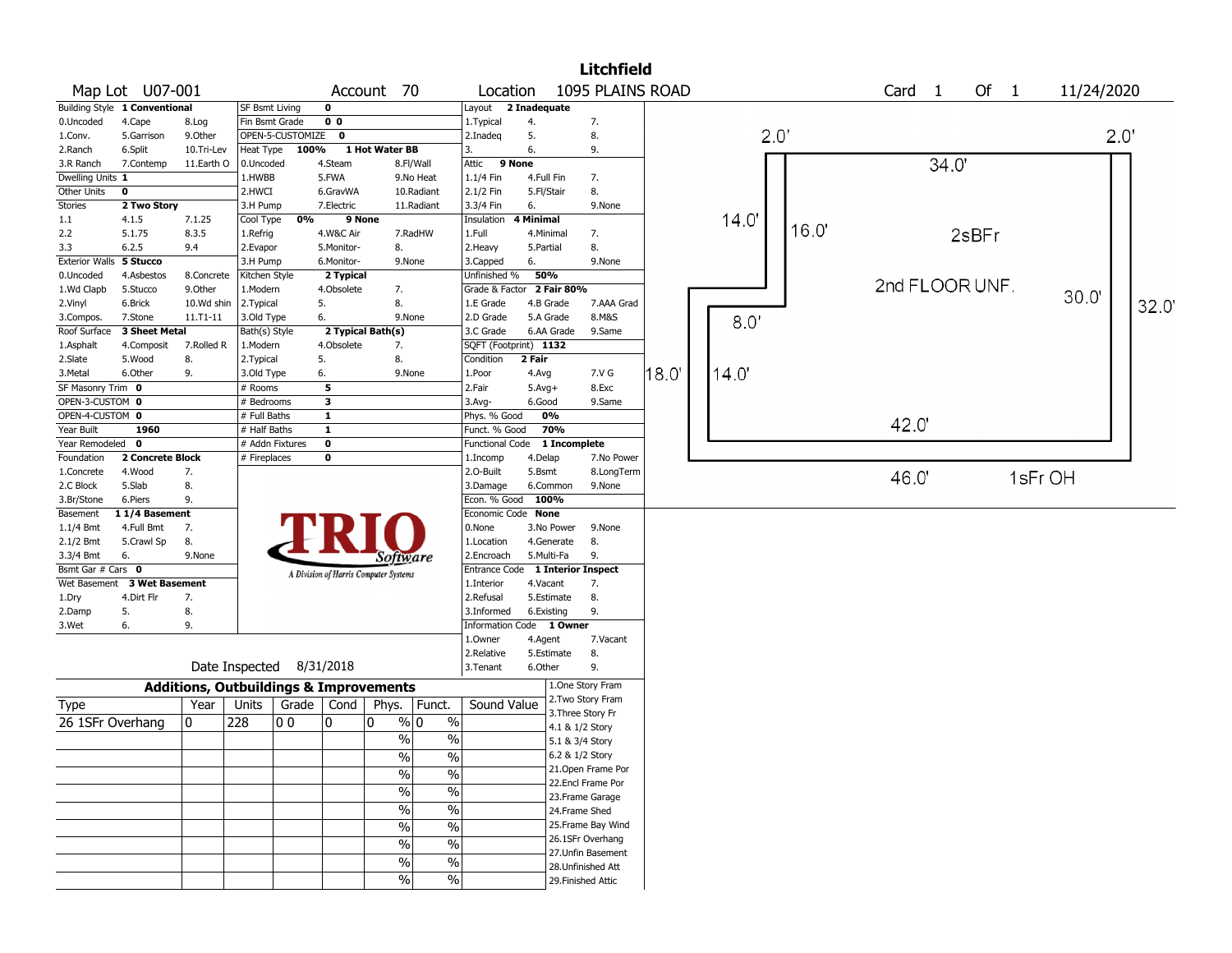|                   | Map Lot U07-001A           | Account 2241 | Location                      |                         | 1079 PLAINS ROAD          |                                         |                       |                          | Card <sub>1</sub>    | Of 1          |                                   | 11/24/2020                            |
|-------------------|----------------------------|--------------|-------------------------------|-------------------------|---------------------------|-----------------------------------------|-----------------------|--------------------------|----------------------|---------------|-----------------------------------|---------------------------------------|
|                   | CROCKER, WILLIAM W         |              |                               | <b>Property Data</b>    |                           |                                         |                       | <b>Assessment Record</b> |                      |               |                                   |                                       |
| CROCKER DOLLIE L. |                            |              | Neighborhood 167 Plains Road  |                         |                           | Year                                    | Land                  |                          | <b>Buildings</b>     |               | Exempt                            | Total                                 |
|                   | STEVEN & DORANE PUTERBAUGH |              |                               |                         |                           | 2007                                    |                       | 99,100                   |                      | 246,398       | 19,000                            | 326,498                               |
| 1079 PLAINS ROAD  |                            |              | Tree Growth Year              | $\mathbf 0$             |                           | 2008                                    |                       | 99,100                   |                      | 243,903       | 18,050                            | 324,953                               |
|                   | LITCHFIELD ME 04350        |              | X Coordinate                  |                         | $\mathbf 0$               |                                         |                       |                          |                      |               |                                   |                                       |
|                   | B6511P250 B12892P29        |              | Y Coordinate<br>Zone/Land Use | 24 Pleasant Pond        | $\mathbf 0$               | 2009                                    |                       | 126,800                  |                      | 335,769       | 15,200                            | 447,369                               |
|                   |                            |              |                               |                         |                           | 2010                                    |                       | 126,800                  |                      | 243,773       | 16,000                            | 354,573                               |
|                   |                            |              | Secondary Zone                |                         |                           | 2011                                    |                       | 126,800                  |                      | 247,802       | 16,000                            | 358,602                               |
|                   |                            |              |                               |                         |                           | 2012                                    |                       | 126,800                  |                      | 247,802       | 16,000                            | 358,602                               |
|                   |                            |              | Topography 2 Rolling          |                         |                           | 2013                                    |                       | 126,800                  |                      | 245,221       | 16,000                            | 356,021                               |
|                   |                            |              | 1.Level                       | 4.Below St              | 7.Res Protec              | 2014                                    |                       | 126,800                  |                      | 245,129       | 16,000                            | 355,929                               |
|                   |                            |              | 2.Rolling<br>3.Above St       | 5.Low<br>6.Swampy       | 8.<br>9.                  | 2015                                    |                       | 126,800                  |                      | 245,129       | 16,000                            | 355,929                               |
|                   |                            |              | Utilities 4 Drilled Well      |                         | <b>6 Septic System</b>    | 2016                                    |                       | 126,800                  |                      | 244,511       | 21,000                            | 350,311                               |
|                   |                            |              |                               |                         |                           | 2017                                    |                       | 126,800                  |                      | 242,457       | 26,000                            | 343,257                               |
|                   |                            |              | 1.Public<br>2. Water          | 4.Dr Well<br>5.Dug Well | 7.Cesspool<br>8.Lake/Pond | 2018                                    |                       | 126,800                  |                      | 242,363       | 24,960                            | 344,203                               |
|                   |                            |              | 3.Sewer                       | 6.Septic                | 9.None                    | 2019                                    |                       | 136,400                  |                      | 271,900       | 26,000                            | 382,300                               |
|                   |                            |              | <b>Street</b>                 | 5 Right-Of-Way          |                           | 2020                                    |                       | 136,400                  |                      | 271,900       | 31,000                            | 377,300                               |
|                   |                            |              | 1.Paved                       | 4.Proposed              | 7.                        |                                         |                       |                          | <b>Land Data</b>     |               |                                   |                                       |
|                   |                            |              | 2.Semi Imp<br>3.Gravel        | 5.R/O/W<br>6.           | 8.<br>9.None              | <b>Front Foot</b>                       |                       | <b>Effective</b>         |                      |               | <b>Influence</b>                  | <b>Influence</b>                      |
|                   |                            |              |                               |                         | $\mathbf 0$               | 11.1-100                                | <b>Type</b>           | Frontage                 | <b>Depth</b>         | <b>Factor</b> | Code<br>$\frac{9}{6}$             | <b>Codes</b><br>1.Unimproved          |
|                   | Inspection Witnessed By:   |              |                               |                         | $\mathbf 0$               | 12.101-200                              |                       |                          |                      |               | $\frac{9}{6}$                     | 2.Excess Frtg                         |
|                   |                            |              |                               | <b>Sale Data</b>        |                           | $13.201+$<br>14.                        |                       |                          |                      |               | $\frac{9}{6}$<br>$\frac{9}{6}$    | 3. Topography<br>4.Size/Shape         |
| X                 |                            | Date         | Sale Date                     |                         | 6/13/2001                 | 15.                                     |                       |                          |                      |               | $\frac{9}{6}$                     | 5.Access                              |
| No./Date          | Description                | Date Insp.   | Price                         |                         |                           |                                         |                       |                          |                      |               | %<br>$\frac{9}{6}$                | 6.Restriction<br>7. Right of Way      |
|                   |                            |              | Sale Type                     | 1 Land Only             |                           | <b>Square Foot</b>                      |                       | <b>Square Feet</b>       |                      |               |                                   | 8.View/Environ                        |
|                   |                            |              | 1.Land<br>2.L & B             | 4.MFG UNIT<br>5.Other   | 7.<br>8.                  | 16.Regular Lot                          |                       |                          |                      |               | %                                 | 9. Fract Share                        |
|                   |                            |              | 3.Building                    | 6.                      | 9.                        | 17.Secondary Lot                        |                       |                          |                      |               | %                                 | <b>Acres</b><br>30. Frontage 1        |
|                   |                            |              | Financing                     | 9 Unknown               |                           | 18.Excess Land                          |                       |                          |                      |               | %<br>%                            | 31. Frontage 2                        |
|                   |                            |              | 1.Convent                     | 4.Seller                | 7.                        | 19.Condominium<br>20.Miscellaneous      |                       |                          |                      |               | %                                 | 32. Tillable                          |
| Notes:            |                            |              | 2.FHA/VA                      | 5.Private               | 8.                        |                                         |                       |                          |                      |               | %                                 | 33.Tillable                           |
|                   |                            |              | 3.Assumed                     | 6.Cash                  | 9.Unknown                 |                                         |                       |                          |                      |               | %                                 | 34.Softwood F&O<br>35. Mixed Wood F&O |
|                   |                            |              | Validity                      | 1 Arms Length Sale      |                           | <b>Fract. Acre</b>                      |                       | <b>Acreage/Sites</b>     |                      |               |                                   | 36.Hardwood F&O                       |
|                   |                            |              | 1.Valid                       | 4.Split                 | 7.Renovate                | 21. Houselot (Frac<br>22.Baselot(Fract) | 21                    |                          | 0.50                 | 100 %         | 0                                 | 37.Softwood TG                        |
|                   |                            |              | 2.Related                     | 5.Partial               | 8.Other                   | 23.                                     | 30<br>$\overline{26}$ |                          | 0.54<br>0.96         | 100<br>100    | %<br>$\mathbf 0$<br>%<br>$\Omega$ | 38. Mixed Wood TG                     |
|                   |                            |              | 3.Distress                    | 6.Exempt                | 9.                        | Acres                                   | 44                    |                          | 1.00                 | 100           | $\frac{9}{6}$<br>$\mathbf 0$      | 39.Hardwood TG                        |
|                   |                            |              | Verified                      | <b>5 Public Record</b>  |                           | 24. Houselot                            |                       |                          |                      |               | %                                 | 40.Wasteland                          |
|                   |                            |              | 1.Buyer                       | 4.Agent                 | 7.Family                  | 25.Baselot                              |                       |                          |                      |               | $\frac{9}{6}$                     | 41.Gravel Pit                         |
|                   |                            |              | 2.Seller                      | 5.Pub Rec               | 8.Other                   | 26.Rear 1                               |                       |                          |                      |               | $\frac{9}{6}$                     | 42. Mobile Home Si<br>43.Camp Site    |
|                   |                            |              | 3.Lender                      | 6.MLS                   | 9.                        | 27. Rear 2                              |                       |                          |                      |               |                                   | 44.Lot Improvemen                     |
| <b>Litchfield</b> |                            |              |                               |                         |                           | 28. Rear 3<br>29. Rear 4                |                       |                          | <b>Total Acreage</b> | 2.00          |                                   | 45.Access Right                       |
|                   |                            |              |                               |                         |                           |                                         |                       |                          |                      |               |                                   | 46.Golf Course                        |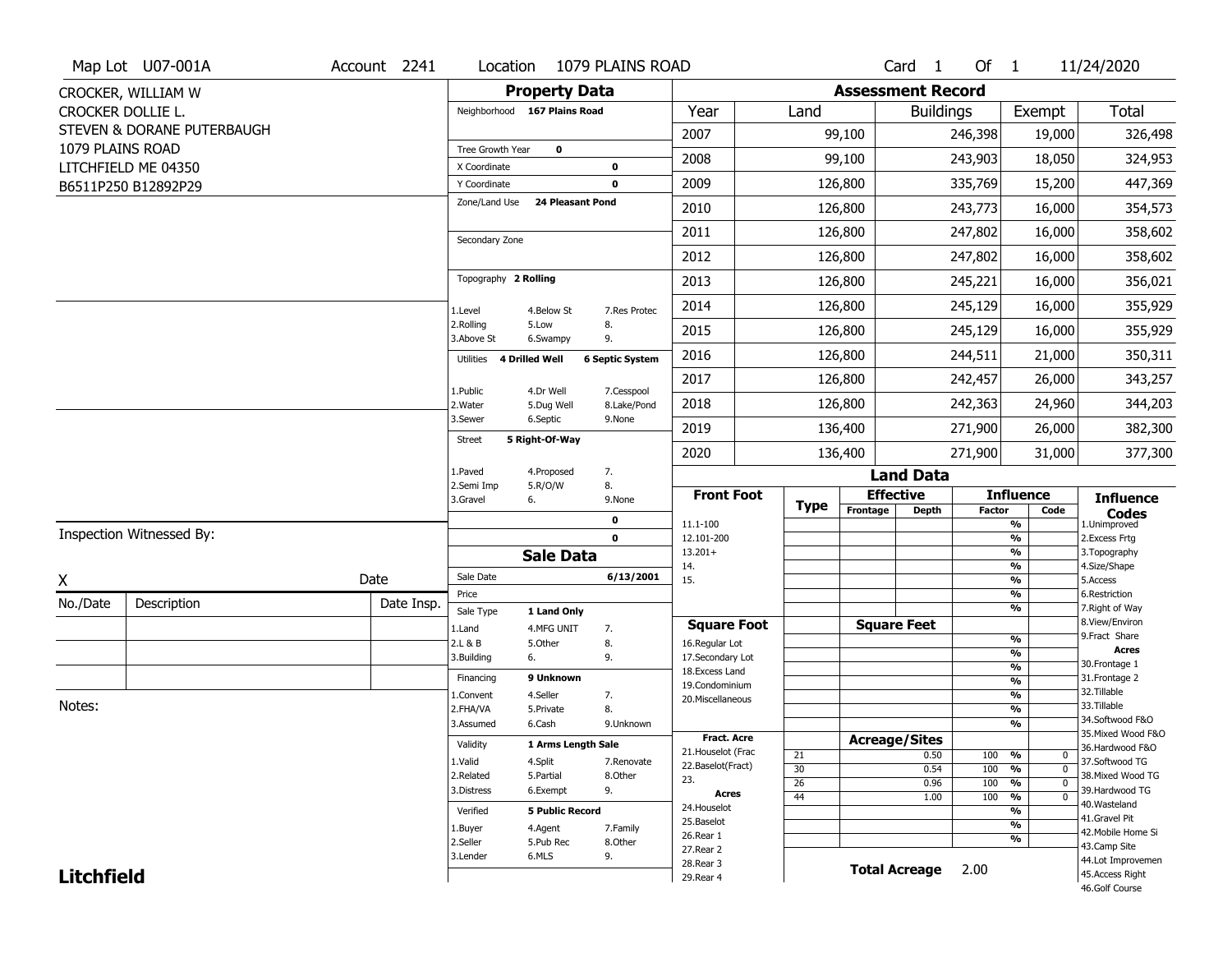|                                    |                             |                                                   |                            |                  |                                       |                |                          |                                  |                  |                                    | <b>Litchfield</b>  |                |       |                |                |               |              |            |  |
|------------------------------------|-----------------------------|---------------------------------------------------|----------------------------|------------------|---------------------------------------|----------------|--------------------------|----------------------------------|------------------|------------------------------------|--------------------|----------------|-------|----------------|----------------|---------------|--------------|------------|--|
|                                    | Map Lot U07-001A            |                                                   |                            |                  |                                       |                | Account 2241             | Location                         |                  |                                    | 1079 PLAINS ROAD   |                |       | Card           | $\overline{1}$ | Of 1          |              | 11/24/2020 |  |
| <b>Building Style</b>              | 4 Cape                      |                                                   | <b>SF Bsmt Living</b>      |                  | 999                                   |                |                          | Layout 1 Typical                 |                  |                                    |                    |                |       |                |                |               | $12.0^\circ$ |            |  |
| 0.Uncoded                          | 4.Cape                      | 8.Log                                             | Fin Bsmt Grade             |                  | 3 100                                 |                |                          | 1. Typical                       | 4.               |                                    | 7.                 |                |       |                |                |               | SHED         |            |  |
| 1.Conv.                            | 5.Garrison                  | 9.0ther                                           |                            | OPEN-5-CUSTOMIZE | 0                                     |                |                          | 2.Inadeg                         | 5.               |                                    | 8.                 |                |       |                |                | 20.0''        |              |            |  |
| 2.Ranch                            | 6.Split                     | 10.Tri-Lev                                        | Heat Type                  | 100%             |                                       | 1 Hot Water BB |                          | 3.                               | 6.               |                                    | 9.                 |                |       |                |                |               |              |            |  |
| 3.R Ranch                          | 7.Contemp                   | 11.Earth O                                        | 0.Uncoded                  |                  | 4.Steam                               |                | 8.Fl/Wall                | Attic                            | 9 None           |                                    |                    |                |       |                |                |               |              |            |  |
| Dwelling Units 1                   |                             |                                                   | 1.HWBB<br>2.HWCI           |                  | 5.FWA                                 |                | 9.No Heat                | 1.1/4 Fin                        | 4.Full Fin       |                                    | 7.<br>8.           | $8.0^\circ$    |       | $34.0^{\circ}$ |                | $3.0'$ OP     |              |            |  |
| Other Units<br><b>Stories</b>      | 0<br>4 One & 1/2 Story      |                                                   | 3.H Pump                   |                  | 6.GravWA<br>7.Electric                |                | 10.Radiant<br>11.Radiant | 2.1/2 Fin<br>3.3/4 Fin           | 5.Fl/Stair<br>6. |                                    | 9.None             | OP             |       | 11/2sBFR       |                |               |              |            |  |
| 1.1                                | 4.1.5                       | 7.1.25                                            | Cool Type                  | 0%               | 9 None                                |                |                          | Insulation                       | 1 Full           |                                    |                    |                |       |                |                |               |              |            |  |
| 2.2                                | 5.1.75                      | 8.3.5                                             | 1.Refrig                   |                  | 4.W&C Air                             |                | 7.RadHW                  | 1.Full                           | 4.Minimal        |                                    | 7.                 | 26.0           | 30.0  | 30.0           |                |               |              |            |  |
| 3.3                                | 6.2.5                       | 9.4                                               | 2.Evapor                   |                  | 5.Monitor-                            |                | 8.                       | 2.Heavy                          | 5.Partial        |                                    | 8.                 |                |       |                |                |               |              |            |  |
| Exterior Walls 2 Vinyl             |                             |                                                   | 3.H Pump                   |                  | 6.Monitor-                            |                | 9.None                   | 3.Capped                         | 6.               |                                    | 9.None             |                |       |                |                |               |              |            |  |
| 0.Uncoded                          | 4.Asbestos                  | 8.Concrete                                        | Kitchen Style              |                  | 2 Typical                             |                |                          | Unfinished %                     | 0%               |                                    |                    | $10.0^{\circ}$ |       | 8.0"           |                |               |              |            |  |
| 1.Wd Clapb                         | 5.Stucco                    | 9.0ther                                           | 1.Modern                   |                  | 4.Obsolete                            |                | 7.                       | Grade & Factor 3 Average 110%    |                  |                                    |                    | <b>WD</b>      |       |                |                |               |              |            |  |
| 2.Vinyl                            | 6.Brick                     | 10.Wd shin                                        | 2.Typical                  |                  | 5.                                    |                | 8.                       | 1.E Grade                        | 4.B Grade        |                                    | 7.AAA Grad         | 13.0'          | 13.0' | 13.0           |                |               |              |            |  |
| 3.Compos.                          | 7.Stone                     | $11. T1 - 11$                                     | 3.Old Type                 |                  | 6.                                    |                | 9.None                   | 2.D Grade                        | 5.A Grade        |                                    | 8.M&S              |                | 24.0" | 32.0'          |                |               |              |            |  |
| Roof Surface                       | 1 Asphalt Shingles          |                                                   | Bath(s) Style              |                  | 2 Typical Bath(s)                     |                |                          | 3.C Grade                        |                  | 6.AA Grade                         | 9.Same             |                |       |                |                |               |              |            |  |
| 1.Asphalt                          | 4.Composit                  | 7.Rolled R                                        | 1.Modern                   |                  | 4.Obsolete                            |                | 7.                       | SQFT (Footprint) 1332            |                  |                                    |                    |                |       | 1/2s(f)/GAR    |                |               |              |            |  |
| 2.Slate                            | 5.Wood                      | 8.                                                | 2. Typical                 |                  | 5.                                    |                | 8.                       | Condition                        | 6 Good           |                                    |                    |                | 26.0  |                |                |               |              |            |  |
| 3.Metal                            | 6.Other                     | 9.                                                | 3.Old Type                 |                  | 6.                                    |                | 9.None                   | 1.Poor                           | 4.Avg            |                                    | 7.V G              |                |       |                |                |               |              |            |  |
| SF Masonry Trim 0                  |                             |                                                   | # Rooms                    |                  | $\overline{\mathbf{z}}$               |                |                          | 2.Fair                           | $5.Avg+$         |                                    | 8.Exc              |                |       |                |                |               |              |            |  |
| OPEN-3-CUSTOM 0<br>OPEN-4-CUSTOM 0 |                             |                                                   | # Bedrooms<br># Full Baths |                  | 4<br>3                                |                |                          | 3.Avg-<br>Phys. % Good           | 6.Good           | 0%                                 | 9.Same             |                |       |                |                |               |              |            |  |
| Year Built                         | 2002                        |                                                   | # Half Baths               |                  | 0                                     |                |                          | Funct. % Good                    |                  | 100%                               |                    |                |       |                |                |               |              |            |  |
| Year Remodeled 0                   |                             |                                                   | # Addn Fixtures            |                  | 0                                     |                |                          | <b>Functional Code</b>           |                  | 9 None                             |                    |                |       |                |                |               |              |            |  |
| Foundation                         | 1 Concrete                  |                                                   | # Fireplaces               |                  | 0                                     |                |                          | 1.Incomp                         | 4.Delap          |                                    | 7.No Power         |                |       |                |                | $8.0^{\circ}$ |              |            |  |
| 1.Concrete                         | 4.Wood                      | 7.                                                |                            |                  |                                       |                |                          | 2.O-Built                        | 5.Bsmt           |                                    | 8.LongTerm         |                |       |                |                | 8.0           |              |            |  |
| 2.C Block                          | 5.Slab                      | 8.                                                |                            |                  |                                       |                |                          | 3.Damage                         | 6.Common         |                                    | 9.None             |                |       |                |                | 16.0<br>SHED  |              |            |  |
| 3.Br/Stone                         | 6.Piers                     | 9.                                                |                            |                  |                                       |                |                          | Econ. % Good                     | 100%             |                                    |                    |                |       |                |                | 12.0'         | 8.0          |            |  |
| Basement                           | <b>4 Full Basement</b>      |                                                   |                            |                  |                                       |                |                          | Economic Code None               |                  |                                    |                    |                |       |                |                |               |              |            |  |
| $1.1/4$ Bmt                        | 4.Full Bmt                  | 7.                                                |                            |                  |                                       |                |                          | 0.None                           |                  | 3.No Power                         | 9.None             |                |       |                |                |               |              |            |  |
| 2.1/2 Bmt                          | 5.Crawl Sp                  | 8.                                                |                            |                  |                                       |                |                          | 1.Location                       |                  | 4.Generate                         | 8.                 |                |       |                |                |               |              |            |  |
| 3.3/4 Bmt                          | 6.                          | 9.None                                            |                            |                  |                                       |                | Software                 | 2.Encroach                       | 5.Multi-Fa       |                                    | 9.                 |                |       |                |                |               |              |            |  |
| Bsmt Gar # Cars 0                  |                             |                                                   |                            |                  | A Division of Harris Computer Systems |                |                          | Entrance Code 1 Interior Inspect |                  |                                    |                    |                |       |                |                |               |              |            |  |
|                                    | Wet Basement 1 Dry Basement |                                                   |                            |                  |                                       |                |                          | 1.Interior                       | 4.Vacant         |                                    | 7.                 |                |       |                |                |               |              |            |  |
| 1.Dry<br>2.Damp                    | 4.Dirt Flr<br>5.            | 7.<br>8.                                          |                            |                  |                                       |                |                          | 2.Refusal<br>3.Informed          | 6.Existing       | 5.Estimate                         | 8.<br>9.           |                |       |                |                |               |              |            |  |
| 3.Wet                              | 6.                          | 9.                                                |                            |                  |                                       |                |                          | Information Code 1 Owner         |                  |                                    |                    |                |       |                |                |               |              |            |  |
|                                    |                             |                                                   |                            |                  |                                       |                |                          | 1.Owner                          | 4.Agent          |                                    | 7.Vacant           |                |       |                |                |               |              |            |  |
|                                    |                             |                                                   |                            |                  |                                       |                |                          | 2.Relative                       |                  | 5.Estimate                         | 8.                 |                |       |                |                |               |              |            |  |
|                                    |                             |                                                   | Date Inspected 8/31/2018   |                  |                                       |                |                          | 3.Tenant                         | 6.Other          |                                    | 9.                 |                |       |                |                |               |              |            |  |
|                                    |                             | <b>Additions, Outbuildings &amp; Improvements</b> |                            |                  |                                       |                |                          |                                  |                  |                                    | 1.One Story Fram   |                |       |                |                |               |              |            |  |
| <b>Type</b>                        |                             | Year                                              | Units                      | Grade   Cond     |                                       | Phys.          | Funct.                   | Sound Value                      |                  |                                    | 2. Two Story Fram  |                |       |                |                |               |              |            |  |
| 21 Open Frame                      |                             | 10                                                | 208                        | O O              | 10                                    | 0              | % 0<br>$\%$              |                                  |                  |                                    | 3. Three Story Fr  |                |       |                |                |               |              |            |  |
| 68 Wood Deck/s                     |                             | 10                                                | 130                        | O O              | 10                                    | 0              | % 0<br>$\%$              |                                  |                  | 4.1 & 1/2 Story<br>5.1 & 3/4 Story |                    |                |       |                |                |               |              |            |  |
|                                    |                             |                                                   |                            |                  |                                       |                |                          |                                  |                  | 6.2 & 1/2 Story                    |                    |                |       |                |                |               |              |            |  |
|                                    | 9 Finished 1/2 Story 0      |                                                   | 832                        | 00               | 0                                     | 0              | $\%$ 0<br>$\%$           |                                  |                  |                                    | 21. Open Frame Por |                |       |                |                |               |              |            |  |
| 23 Frame Garage                    |                             | 10                                                | 832                        | 00               | 0                                     | 10             | $\%$<br>% 0              |                                  |                  |                                    | 22.Encl Frame Por  |                |       |                |                |               |              |            |  |
| 24 Frame Shed                      |                             | 0                                                 | 240                        | 3 100            | 4                                     | 0              | % 75<br>%                |                                  |                  |                                    | 23. Frame Garage   |                |       |                |                |               |              |            |  |
| 21 Open Frame                      |                             | 0                                                 | 36                         | 3 100            | 14                                    | 10             | % 100 %                  |                                  |                  | 24.Frame Shed                      |                    |                |       |                |                |               |              |            |  |
| 24 Frame Shed                      |                             | 10                                                |                            |                  |                                       |                | $\frac{0}{0}$<br>$\%$    | 1,200                            |                  |                                    | 25. Frame Bay Wind |                |       |                |                |               |              |            |  |
|                                    |                             |                                                   |                            |                  |                                       |                | $\frac{0}{0}$<br>$\%$    |                                  |                  |                                    | 26.1SFr Overhang   |                |       |                |                |               |              |            |  |
|                                    |                             |                                                   |                            |                  |                                       |                | $\%$<br>$\%$             |                                  |                  |                                    | 27. Unfin Basement |                |       |                |                |               |              |            |  |
|                                    |                             |                                                   |                            |                  |                                       |                |                          |                                  |                  |                                    | 28. Unfinished Att |                |       |                |                |               |              |            |  |
|                                    |                             |                                                   |                            |                  |                                       |                | $\frac{0}{0}$<br>$\%$    |                                  |                  |                                    | 29. Finished Attic |                |       |                |                |               |              |            |  |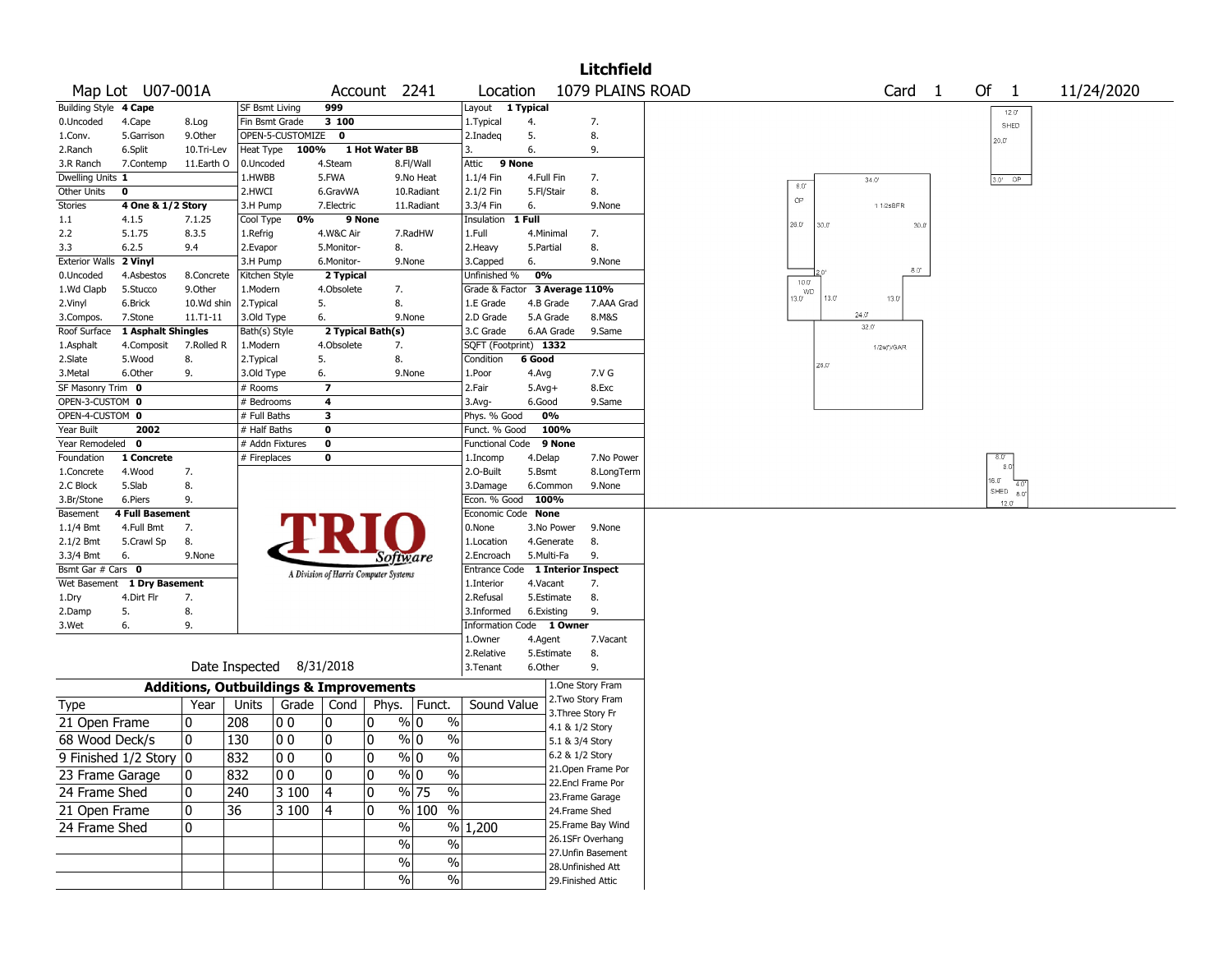|                   | Map Lot U07-002                                      | Account 846 | Location                      |                                  | <b>28 WASHINGTON LANE</b>  |                                      |                 |          | Card <sub>1</sub>        | Of $1$        |                                      | 11/24/2020                           |
|-------------------|------------------------------------------------------|-------------|-------------------------------|----------------------------------|----------------------------|--------------------------------------|-----------------|----------|--------------------------|---------------|--------------------------------------|--------------------------------------|
| CLARK, LYNN M     |                                                      |             |                               | <b>Property Data</b>             |                            |                                      |                 |          | <b>Assessment Record</b> |               |                                      |                                      |
| CLARK, VAUGHN G   |                                                      |             |                               | Neighborhood 220 Washington Lane |                            | Year                                 | Land            |          | <b>Buildings</b>         |               | Exempt                               | <b>Total</b>                         |
|                   | <b>28 WASHINGTON LANE</b>                            |             |                               |                                  |                            | 2007                                 |                 | 37,200   |                          | 97,968        | 0                                    | 135,168                              |
|                   | LITCHFIELD ME 04350                                  |             | Tree Growth Year              | $\mathbf 0$                      |                            | 2008                                 |                 | 37,200   |                          | 97,801        | 0                                    | 135,001                              |
|                   |                                                      |             | X Coordinate                  |                                  | $\mathbf 0$<br>$\mathbf 0$ | 2009                                 |                 |          |                          | 116,645       | 0                                    | 153,845                              |
| Previous Owner    | B5206P156 B11220P285 B11220P289 B12191P346 B12367P64 |             | Y Coordinate<br>Zone/Land Use | <b>24 Pleasant Pond</b>          |                            |                                      |                 | 37,200   |                          |               |                                      |                                      |
| WILES, LESLIE J.  |                                                      |             |                               |                                  |                            | 2010                                 |                 | 37,200   |                          | 96,650        | 0                                    | 133,850                              |
|                   | <b>28 WASHINGTON LANE</b>                            |             | Secondary Zone                |                                  |                            | 2011                                 |                 | 37,200   |                          | 94,219        | 0                                    | 131,419                              |
|                   |                                                      |             |                               |                                  |                            | 2012                                 |                 | 37,200   |                          | 83,388        | 0                                    | 120,588                              |
|                   | LITCHFIELD ME 04350<br>Sale Date: 8/01/2016          |             | Topography 2 Rolling          |                                  |                            | 2013                                 |                 | 65,450   |                          | 82,306        | 0                                    | 147,756                              |
|                   |                                                      |             | 1.Level                       | 4.Below St                       | 7.Res Protec               | 2014                                 |                 | 65,450   |                          | 82,306        | 0                                    | 147,756                              |
|                   |                                                      |             | 2.Rolling<br>3.Above St       | 5.Low<br>6.Swampy                | 8.<br>9.                   | 2015                                 |                 | 65,450   |                          | 81,223        | 0                                    | 146,673                              |
|                   |                                                      |             | <b>Utilities</b>              | <b>4 Drilled Well</b>            | <b>6 Septic System</b>     | 2016                                 |                 | 65,450   |                          | 81,223        | 0                                    | 146,673                              |
|                   |                                                      |             | 1.Public                      | 4.Dr Well                        | 7.Cesspool                 | 2017                                 |                 | 65,450   |                          | 80,140        | 0                                    | 145,590                              |
|                   |                                                      |             | 2. Water                      | 5.Dug Well                       | 8.Lake/Pond                | 2018                                 |                 | 65,450   |                          | 80,140        | 0                                    | 145,590                              |
|                   |                                                      |             | 3.Sewer                       | 6.Septic                         | 9.None                     | 2019                                 |                 | 116,000  |                          | 122,500       | 0                                    | 238,500                              |
|                   |                                                      |             | 3 Gravel<br><b>Street</b>     |                                  |                            | 2020                                 |                 | 116,000  |                          | 122,500       | 0                                    | 238,500                              |
|                   |                                                      |             | 1.Paved                       | 4.Proposed                       | 7.                         |                                      |                 |          | <b>Land Data</b>         |               |                                      |                                      |
|                   |                                                      |             | 2.Semi Imp<br>3.Gravel        | 5.R/O/W<br>6.                    | 8.<br>9.None               | <b>Front Foot</b>                    |                 |          | <b>Effective</b>         |               | <b>Influence</b>                     | <b>Influence</b>                     |
|                   |                                                      |             |                               |                                  |                            |                                      |                 |          |                          |               |                                      |                                      |
|                   |                                                      |             |                               |                                  | 0                          |                                      | <b>Type</b>     | Frontage | <b>Depth</b>             | <b>Factor</b> | Code                                 | <b>Codes</b>                         |
|                   | Inspection Witnessed By:                             |             |                               |                                  | $\mathbf 0$                | $11.1 - 100$<br>12.101-200           |                 |          |                          |               | $\frac{9}{6}$<br>$\frac{9}{6}$       | 1.Unimproved<br>2. Excess Frtg       |
|                   |                                                      |             |                               | <b>Sale Data</b>                 |                            | $13.201+$                            |                 |          |                          |               | $\frac{9}{6}$                        | 3. Topography                        |
| χ                 |                                                      | Date        | Sale Date                     |                                  | 8/01/2016                  | 14.<br>15.                           |                 |          |                          |               | $\frac{9}{6}$<br>$\frac{9}{6}$       | 4.Size/Shape<br>5.Access             |
|                   |                                                      |             | Price                         |                                  | 287,000                    |                                      |                 |          |                          |               | $\frac{9}{6}$                        | 6.Restriction                        |
| No./Date          | Description                                          | Date Insp.  | Sale Type                     | 2 Land & Buildings               |                            |                                      |                 |          |                          |               | $\frac{9}{6}$                        | 7. Right of Way<br>8.View/Environ    |
|                   |                                                      |             | 1.Land<br>2.L & B             | 4.MFG UNIT<br>5.Other            | 7.<br>8.                   | <b>Square Foot</b><br>16.Regular Lot |                 |          | <b>Square Feet</b>       |               | $\frac{9}{6}$                        | 9. Fract Share                       |
|                   |                                                      |             | 3.Building                    | 6.                               | 9.                         | 17.Secondary Lot                     |                 |          |                          |               | $\frac{9}{6}$                        | <b>Acres</b>                         |
|                   |                                                      |             | Financing                     | 9 Unknown                        |                            | 18.Excess Land                       |                 |          |                          |               | $\frac{9}{6}$                        | 30. Frontage 1<br>31. Frontage 2     |
|                   |                                                      |             | 1.Convent                     | 4.Seller                         | 7.                         | 19. Condominium                      |                 |          |                          |               | $\frac{9}{6}$<br>$\frac{9}{6}$       | 32. Tillable                         |
| Notes:            |                                                      |             | 2.FHA/VA                      | 5.Private                        | 8.                         | 20. Miscellaneous                    |                 |          |                          |               | $\frac{9}{6}$                        | 33.Tillable                          |
|                   |                                                      |             | 3.Assumed                     | 6.Cash                           | 9.Unknown                  |                                      |                 |          |                          |               | $\overline{\frac{9}{6}}$             | 34.Softwood F&O                      |
|                   |                                                      |             | Validity                      | 1 Arms Length Sale               |                            | <b>Fract. Acre</b>                   |                 |          | <b>Acreage/Sites</b>     |               |                                      | 35. Mixed Wood F&O                   |
|                   |                                                      |             | 1.Valid                       |                                  | 7.Renovate                 | 21. Houselot (Frac                   | 21              |          | 0.50                     | 85            | %<br>7                               | 36.Hardwood F&O                      |
|                   |                                                      |             | 2.Related                     | 4.Split<br>5.Partial             | 8.Other                    | 22.Baselot(Fract)                    | 30              |          | 0.21                     | 85            | $\overline{7}$<br>%                  | 37.Softwood TG<br>38. Mixed Wood TG  |
|                   |                                                      |             | 3.Distress                    | 6.Exempt                         | 9.                         | 23.<br>Acres                         | 26              |          | 2.19                     | 100           | $\frac{9}{6}$<br>$\mathbf 0$         | 39.Hardwood TG                       |
|                   |                                                      |             | Verified                      | <b>5 Public Record</b>           |                            | 24. Houselot                         | $\overline{44}$ |          | 1.00                     | 100           | $\frac{9}{6}$<br>$\overline{0}$<br>% | 40.Wasteland                         |
|                   |                                                      |             |                               |                                  |                            | 25.Baselot                           |                 |          |                          |               | $\frac{9}{6}$                        | 41.Gravel Pit                        |
|                   |                                                      |             | 1.Buyer<br>2.Seller           | 4.Agent<br>5.Pub Rec             | 7.Family<br>8.Other        | 26.Rear 1                            |                 |          |                          |               | %                                    | 42. Mobile Home Si                   |
|                   |                                                      |             | 3.Lender                      | 6.MLS                            | 9.                         | 27. Rear 2                           |                 |          |                          |               |                                      | 43.Camp Site                         |
| <b>Litchfield</b> |                                                      |             |                               |                                  |                            | 28. Rear 3<br>29. Rear 4             |                 |          | <b>Total Acreage</b>     | 2.90          |                                      | 44.Lot Improvemen<br>45.Access Right |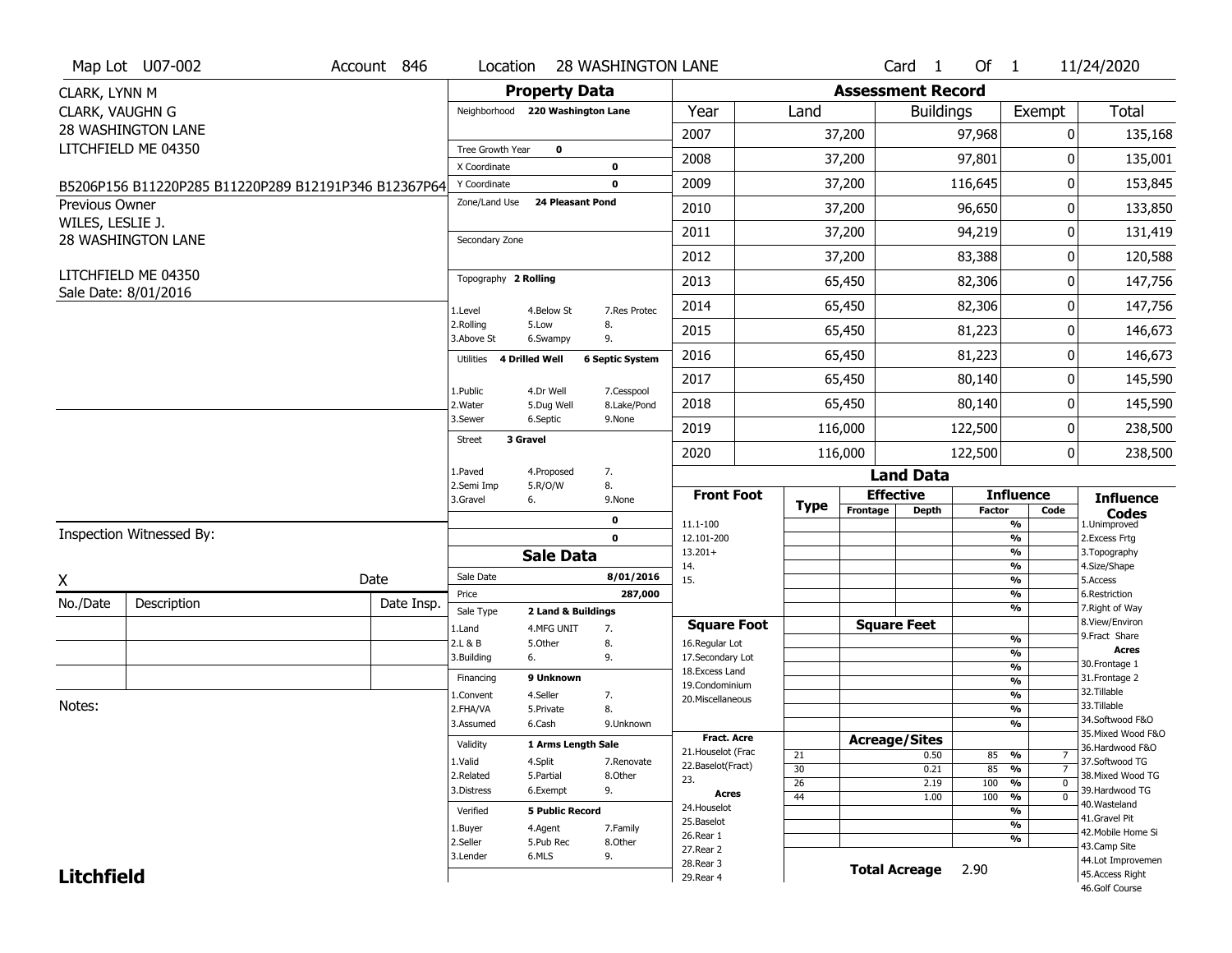|                        |                                |                                                   |                          |                  |                |                                       |               |                               |            |                 | <b>Litchfield</b>         |                           |    |              |                   |              |       |    |            |
|------------------------|--------------------------------|---------------------------------------------------|--------------------------|------------------|----------------|---------------------------------------|---------------|-------------------------------|------------|-----------------|---------------------------|---------------------------|----|--------------|-------------------|--------------|-------|----|------------|
|                        | Map Lot U07-002                |                                                   |                          |                  |                | Account 846                           |               | Location                      |            |                 |                           | <b>28 WASHINGTON LANE</b> |    |              | Card <sub>1</sub> |              | Of 1  |    | 11/24/2020 |
| Building Style 2 Ranch |                                |                                                   | <b>SF Bsmt Living</b>    |                  | $\mathbf 0$    |                                       |               | Layout 1 Typical              |            |                 |                           |                           |    |              | 20.               |              |       |    |            |
| 0.Uncoded              | 4.Cape                         | 8.Log                                             | Fin Bsmt Grade           |                  | 0 <sub>0</sub> |                                       |               | 1.Typical                     | 4.         |                 | 7.                        |                           |    |              |                   |              |       |    |            |
| 1.Conv.                | 5.Garrison                     | 9.Other                                           |                          | OPEN-5-CUSTOMIZE | $\mathbf 0$    |                                       |               | 2.Inadeg                      | 5.         |                 | 8.                        |                           |    |              |                   |              |       |    |            |
| 2.Ranch                | 6.Split                        | 10.Tri-Lev                                        | Heat Type                | 100%             |                | 1 Hot Water BB                        |               | 3.                            | 6.         |                 | 9.                        |                           |    | $10_{\rm g}$ |                   | 10           |       |    |            |
| 3.R Ranch              | 7.Contemp                      | 11.Earth O                                        | 0.Uncoded                |                  | 4.Steam        |                                       | 8.Fl/Wall     | Attic                         | 9 None     |                 |                           |                           |    |              | End Porch         |              |       |    |            |
| Dwelling Units 1       |                                |                                                   | 1.HWBB                   |                  | 5.FWA          |                                       | 9.No Heat     | 1.1/4 Fin                     | 4.Full Fin |                 | 7.                        |                           |    |              |                   |              |       |    |            |
| Other Units            | 0                              |                                                   | 2.HWCI                   |                  | 6.GravWA       |                                       | 10.Radiant    | 2.1/2 Fin                     | 5.Fl/Stair |                 | 8.                        |                           |    |              | 41                |              |       |    |            |
| Stories                | 1 One Story                    |                                                   | 3.H Pump                 |                  | 7.Electric     |                                       | 11.Radiant    | 3.3/4 Fin                     | 6.         |                 | 9.None                    |                           |    |              |                   |              |       |    |            |
| 1.1                    | 4.1.5                          | 7.1.25                                            | Cool Type                | 0%               |                | 9 None                                |               | Insulation                    | 1 Full     |                 |                           |                           |    |              |                   |              |       |    |            |
| 2.2                    | 5.1.75                         | 8.3.5                                             | 1.Refrig                 |                  | 4.W&C Air      |                                       | 7.RadHW       | 1.Full                        | 4.Minimal  |                 | 7.                        |                           |    |              |                   |              |       |    |            |
| 3.3                    | 6.2.5                          | 9.4                                               | 2.Evapor                 |                  | 5.Monitor-     | 8.                                    |               | 2.Heavy                       | 5.Partial  |                 | 8.                        |                           |    |              |                   |              |       |    |            |
|                        | Exterior Walls 10 Wood Shingle |                                                   | 3.H Pump                 |                  | 6.Monitor-     | 9.None                                |               | 3.Capped                      | 6.         |                 | 9.None                    |                           |    |              |                   |              |       |    |            |
| 0.Uncoded              | 4.Asbestos                     | 8.Concrete                                        | Kitchen Style            |                  | 2 Typical      |                                       |               | Unfinished %                  | 0%         |                 |                           |                           | 44 |              |                   |              |       | 44 |            |
| 1.Wd Clapb             | 5.Stucco                       | 9.Other                                           | 1.Modern                 |                  | 4.Obsolete     | 7.                                    |               | Grade & Factor 3 Average 110% |            |                 |                           |                           |    |              | 1 S FRATE         |              |       |    |            |
| 2.Vinyl                | 6.Brick                        | 10.Wd shin                                        | 2. Typical               |                  | 5.             | 8.                                    |               | 1.E Grade                     | 4.B Grade  |                 | 7.AAA Grad                |                           |    |              |                   |              |       |    |            |
| 3.Compos.              | 7.Stone                        | $11. T1 - 11$                                     | 3.Old Type               |                  | 6.             | 9.None                                |               | 2.D Grade                     | 5.A Grade  |                 | 8.M&S                     |                           |    |              |                   |              |       |    |            |
| Roof Surface           | 1 Asphalt Shingles             |                                                   | Bath(s) Style            |                  |                | 2 Typical Bath(s)                     |               | 3.C Grade                     | 6.AA Grade |                 | 9.Same                    |                           |    |              |                   |              |       |    |            |
| 1.Asphalt              | 4.Composit                     | 7.Rolled R                                        | 1.Modern                 |                  | 4.Obsolete     | 7.                                    |               | SQFT (Footprint) 1232         |            |                 |                           |                           |    |              |                   |              |       |    |            |
| 2.Slate                | 5.Wood                         | 8.                                                | 2. Typical               |                  | 5.             | 8.                                    |               | Condition                     | 4 Average  |                 |                           |                           |    |              | $4f^{24}$         |              |       |    |            |
| 3.Metal                | 6.Other                        | 9.                                                | 3.Old Type               |                  | 6.             | 9.None                                |               | 1.Poor                        | 4.Avg      |                 | 7.V G                     |                           |    |              |                   |              |       |    |            |
| SF Masonry Trim 0      |                                |                                                   | $#$ Rooms                |                  | $\bf{0}$       |                                       |               | 2.Fair                        | $5.Avg+$   |                 | 8.Exc                     |                           |    |              |                   |              |       |    |            |
| OPEN-3-CUSTOM 0        |                                |                                                   | # Bedrooms               |                  | $\bf{0}$       |                                       |               | 3.Avg-                        | 6.Good     |                 | 9.Same                    |                           |    |              |                   |              |       |    |            |
| OPEN-4-CUSTOM 0        |                                |                                                   | # Full Baths             |                  | 1              |                                       |               | Phys. % Good                  | 0%         |                 |                           |                           |    |              |                   |              |       |    |            |
| Year Built             | 1975                           |                                                   | # Half Baths             |                  | $\bf{0}$       |                                       |               | Funct. % Good                 |            | 100%            |                           |                           |    | 24           |                   | 2 Car Garage | $-24$ |    |            |
| Year Remodeled 0       |                                |                                                   |                          | # Addn Fixtures  | $\bf o$        |                                       |               | <b>Functional Code</b>        |            | 9 None          |                           |                           |    |              |                   |              |       |    |            |
| Foundation             | 1 Concrete                     |                                                   | # Fireplaces             |                  | $\mathbf 0$    |                                       |               | 1.Incomp                      | 4.Delap    |                 | 7.No Power                |                           |    |              |                   |              |       |    |            |
| 1.Concrete             | 4.Wood                         | 7.                                                |                          |                  |                |                                       |               | 2.0-Built                     | 5.Bsmt     |                 | 8.LongTerm                |                           |    |              |                   |              |       |    |            |
| 2.C Block              | 5.Slab                         | 8.                                                |                          |                  |                |                                       |               | 3.Damage                      | 6.Common   |                 | 9.None                    |                           |    |              |                   |              |       |    |            |
| 3.Br/Stone             | 6.Piers                        | 9.                                                |                          |                  |                |                                       |               | Econ. % Good 100%             |            |                 |                           |                           |    |              | 24                |              |       |    |            |
| Basement               | 4 Full Basement                |                                                   |                          |                  |                |                                       |               | Economic Code None            |            |                 |                           |                           |    |              |                   |              |       |    |            |
| $1.1/4$ Bmt            | 4.Full Bmt                     | 7.                                                |                          |                  |                |                                       |               | 0.None                        | 3.No Power |                 | 9.None                    |                           |    |              |                   |              |       |    |            |
| 2.1/2 Bmt              | 5.Crawl Sp                     | 8.                                                |                          |                  |                |                                       |               | 1.Location                    | 4.Generate |                 | 8.                        |                           |    |              |                   |              |       |    |            |
| 3.3/4 Bmt              | 6.                             | 9.None                                            |                          |                  |                | Software                              |               | 2.Encroach                    | 5.Multi-Fa |                 | 9.                        |                           |    |              |                   |              |       |    |            |
| Bsmt Gar # Cars 0      |                                |                                                   |                          |                  |                | A Division of Harris Computer Systems |               | <b>Entrance Code</b>          |            |                 | <b>3 Information Only</b> |                           |    |              |                   |              |       |    |            |
|                        | Wet Basement 1 Dry Basement    |                                                   |                          |                  |                |                                       |               | 1.Interior                    | 4.Vacant   |                 | 7.                        |                           |    |              |                   |              |       |    |            |
| 1.Dry                  | 4.Dirt Flr                     | 7.                                                |                          |                  |                |                                       |               | 2.Refusal                     | 5.Estimate |                 | 8.                        |                           |    |              |                   |              |       |    |            |
| 2.Damp                 | 5.                             | 8.                                                |                          |                  |                |                                       |               | 3.Informed                    | 6.Existing |                 | 9.                        |                           |    |              |                   |              |       |    |            |
| 3.Wet                  | 6.                             | 9.                                                |                          |                  |                |                                       |               | Information Code 3 Tenant     |            |                 |                           |                           |    |              |                   |              |       |    |            |
|                        |                                |                                                   |                          |                  |                |                                       |               | 1.Owner                       | 4.Agent    |                 | 7.Vacant                  |                           |    |              |                   |              |       |    |            |
|                        |                                |                                                   |                          |                  |                |                                       |               | 2.Relative                    | 5.Estimate |                 | 8.                        |                           |    |              |                   |              |       |    |            |
|                        |                                |                                                   | Date Inspected 8/10/2011 |                  |                |                                       |               | 3.Tenant                      | 6.Other    |                 | 9.                        |                           |    |              |                   |              |       |    |            |
|                        |                                | <b>Additions, Outbuildings &amp; Improvements</b> |                          |                  |                |                                       |               |                               |            |                 | 1.One Story Fram          |                           |    |              |                   |              |       |    |            |
| Type                   |                                | Year                                              | Units                    | Grade   Cond     |                | Phys.                                 | Funct.        | Sound Value                   |            |                 | 2. Two Story Fram         |                           |    |              |                   |              |       |    |            |
| 22 Encl Frame          |                                | 1975                                              | 200                      | 3 100            | 4              | 0                                     | % 100 %       |                               |            |                 | 3. Three Story Fr         |                           |    |              |                   |              |       |    |            |
|                        |                                | 1975                                              | 576                      | 3100             | 4              | 0                                     | % 100 %       |                               |            | 4.1 & 1/2 Story |                           |                           |    |              |                   |              |       |    |            |
| 23 Frame Garage        |                                |                                                   |                          |                  |                |                                       |               |                               |            | 5.1 & 3/4 Story |                           |                           |    |              |                   |              |       |    |            |
| 68 Wood Deck/s         |                                | 0                                                 | 456                      | $ 3100\rangle$   | 14             | 0                                     | % 100 %       |                               |            | 6.2 & 1/2 Story |                           |                           |    |              |                   |              |       |    |            |
|                        |                                |                                                   |                          |                  |                | $\%$                                  | $\frac{0}{0}$ |                               |            |                 | 21. Open Frame Por        |                           |    |              |                   |              |       |    |            |
|                        |                                |                                                   |                          |                  |                | $\sqrt{6}$                            | $\%$          |                               |            |                 | 22.Encl Frame Por         |                           |    |              |                   |              |       |    |            |
|                        |                                |                                                   |                          |                  |                | $\sqrt{0}$                            | $\frac{0}{6}$ |                               |            |                 | 23. Frame Garage          |                           |    |              |                   |              |       |    |            |
|                        |                                |                                                   |                          |                  |                |                                       |               |                               |            | 24.Frame Shed   |                           |                           |    |              |                   |              |       |    |            |
|                        |                                |                                                   |                          |                  |                | $\sqrt{6}$                            | $\frac{0}{6}$ |                               |            |                 | 25. Frame Bay Wind        |                           |    |              |                   |              |       |    |            |
|                        |                                |                                                   |                          |                  |                | $\sqrt{6}$                            | %             |                               |            |                 | 26.1SFr Overhang          |                           |    |              |                   |              |       |    |            |
|                        |                                |                                                   |                          |                  |                | $\%$                                  | $\%$          |                               |            |                 | 27. Unfin Basement        |                           |    |              |                   |              |       |    |            |
|                        |                                |                                                   |                          |                  |                |                                       |               |                               |            |                 | 28. Unfinished Att        |                           |    |              |                   |              |       |    |            |
|                        |                                |                                                   |                          |                  |                | $\sqrt{0}$                            | $\%$          |                               |            |                 | 29. Finished Attic        |                           |    |              |                   |              |       |    |            |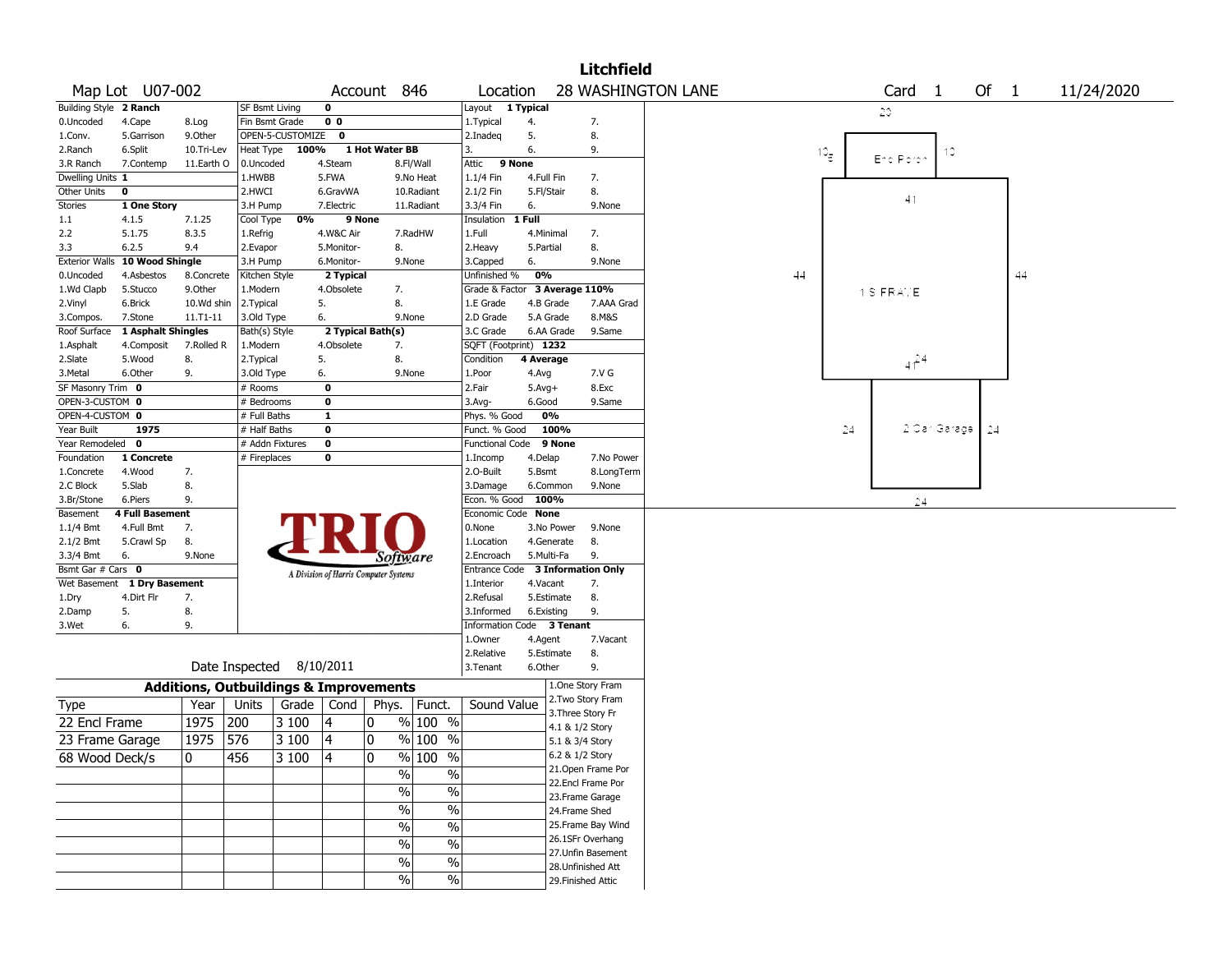| Map Lot U07-003<br>Account 824                                      | Location                     |                                  | 51 WASHINGTON LANE        |                                   |             |                          | Card <sub>1</sub>    | Of $1$        |                                                      | 11/24/2020                           |
|---------------------------------------------------------------------|------------------------------|----------------------------------|---------------------------|-----------------------------------|-------------|--------------------------|----------------------|---------------|------------------------------------------------------|--------------------------------------|
| MASON, KAREN E                                                      |                              | <b>Property Data</b>             |                           |                                   |             | <b>Assessment Record</b> |                      |               |                                                      |                                      |
| 51 WASHINGTON LANE                                                  |                              | Neighborhood 220 Washington Lane |                           | Year                              | Land        |                          | <b>Buildings</b>     |               | Exempt                                               | Total                                |
| LITCHFIELD ME 04350                                                 |                              |                                  |                           | 2007                              |             | 90,440                   |                      | 174,648       | 13,000                                               | 252,088                              |
|                                                                     | Tree Growth Year             | $\mathbf 0$                      |                           | 2008                              |             | 90,440                   |                      | 174,648       |                                                      | 265,088                              |
|                                                                     | X Coordinate<br>Y Coordinate |                                  | $\mathbf 0$<br>0          | 2009                              |             | 119,440                  |                      | 166,949       | O                                                    | 286,389                              |
| B7925P227 B10423P105 B10423P107 B11106P118<br><b>Previous Owner</b> | Zone/Land Use                | <b>24 Pleasant Pond</b>          |                           |                                   |             |                          |                      |               | O                                                    |                                      |
| WALTERS, BETH A.                                                    |                              |                                  |                           | 2010                              |             | 119,440                  |                      | 191,786       |                                                      | 311,226                              |
| DOYLE, MARK C.                                                      | Secondary Zone               |                                  |                           | 2011                              |             | 119,440                  |                      | 176,469       | 0                                                    | 295,909                              |
|                                                                     |                              |                                  |                           | 2012                              |             | 119,440                  |                      | 176,469       | 0                                                    | 295,909                              |
| MELROSE MA 02176 5306<br>Sale Date: 10/16/2015                      | Topography 2 Rolling         |                                  |                           | 2013                              |             | 119,440                  |                      | 190,509       | O                                                    | 309,949                              |
| Previous Owner                                                      | 1.Level                      | 4.Below St                       | 7.Res Protec              | 2014                              |             | 119,440                  |                      | 190,295       | 0                                                    | 309,735                              |
| CLOUTIER, LARRY B                                                   | 2.Rolling<br>3.Above St      | 5.Low<br>6.Swampy                | 8.<br>9.                  | 2015                              |             | 119,440                  |                      | 189,871       | O                                                    | 309,311                              |
| C/O: BETH WALTERS OR MARK DOYLE<br><b>5 CHESTNUT STREET</b>         | Utilities                    | 4 Drilled Well                   | <b>6 Septic System</b>    | 2016                              |             | 119,440                  |                      | 189,656       | O                                                    | 309,096                              |
| MELROSE MA 02176 5306                                               |                              |                                  |                           | 2017                              |             | 119,440                  |                      | 189,638       | 0                                                    | 309,078                              |
| Sale Date: 7/20/2012                                                | 1.Public<br>2. Water         | 4.Dr Well<br>5.Dug Well          | 7.Cesspool<br>8.Lake/Pond | 2018                              |             | 119,440                  |                      | 189,387       | O                                                    | 308,827                              |
| Previous Owner                                                      | 3.Sewer                      | 6.Septic                         | 9.None                    | 2019                              |             | 125,800                  |                      | 159,100       | 0                                                    | 284,900                              |
| ROGERS, CARL R. ESTATE OF<br>C/O: SUSAN L. PREW P.R.                | <b>Street</b>                | 3 Gravel                         |                           | 2020                              |             | 125,800                  |                      | 159,100       | $\mathbf{0}$                                         | 284,900                              |
| 28 KINGSBURY STREET                                                 | 1.Paved                      | 4.Proposed                       | 7.                        |                                   |             |                          | <b>Land Data</b>     |               |                                                      |                                      |
| GARDINER ME 04345                                                   | 2.Semi Imp<br>3.Gravel       | 5.R/O/W<br>6.                    | 8.<br>9.None              | <b>Front Foot</b>                 |             |                          | <b>Effective</b>     |               | <b>Influence</b>                                     | <b>Influence</b>                     |
| Sale Date: 5/21/2010                                                |                              |                                  | 0                         | 11.1-100                          | <b>Type</b> | Frontage                 | <b>Depth</b>         | <b>Factor</b> | Code<br>$\overline{\frac{9}{6}}$                     | <b>Codes</b><br>1.Unimproved         |
| Inspection Witnessed By:                                            |                              |                                  | $\mathbf 0$               | 12.101-200                        |             |                          |                      |               | $\overline{\frac{9}{6}}$                             | 2. Excess Frtg                       |
|                                                                     |                              | <b>Sale Data</b>                 |                           | $13.201+$<br>14.                  |             |                          |                      |               | $\overline{\frac{9}{6}}$<br>$\overline{\frac{9}{6}}$ | 3. Topography<br>4.Size/Shape        |
| Date<br>X                                                           | Sale Date                    |                                  | 10/16/2015                | 15.                               |             |                          |                      |               | $\overline{\frac{9}{6}}$                             | 5.Access                             |
| No./Date<br>Description                                             | Price<br>Date Insp.          |                                  | 307,000                   |                                   |             |                          |                      |               | %<br>%                                               | 6.Restriction<br>7. Right of Way     |
|                                                                     | Sale Type<br>1.Land          | 2 Land & Buildings<br>4.MFG UNIT | 7.                        | <b>Square Foot</b>                |             |                          | <b>Square Feet</b>   |               |                                                      | 8.View/Environ                       |
|                                                                     | 2.L & B                      | 5.Other                          | 8.                        | 16.Regular Lot                    |             |                          |                      |               | %                                                    | 9.Fract Share<br><b>Acres</b>        |
|                                                                     | 3.Building                   | 6.                               | 9.                        | 17.Secondary Lot                  |             |                          |                      |               | $\frac{9}{6}$<br>$\overline{\frac{9}{6}}$            | 30. Frontage 1                       |
|                                                                     | Financing                    | 9 Unknown                        |                           | 18. Excess Land<br>19.Condominium |             |                          |                      |               | $\frac{9}{6}$                                        | 31. Frontage 2                       |
|                                                                     | 1.Convent                    | 4.Seller                         | 7.                        | 20.Miscellaneous                  |             |                          |                      |               | $\frac{9}{6}$                                        | 32.Tillable                          |
| Notes:                                                              | 2.FHA/VA                     | 5.Private                        | 8.                        |                                   |             |                          |                      |               | $\frac{9}{6}$                                        | 33.Tillable<br>34.Softwood F&O       |
| 7/2011-listed for sale-palmer r.e.582-0800                          | 3.Assumed                    | 6.Cash                           | 9.Unknown                 | <b>Fract. Acre</b>                |             |                          |                      |               | $\overline{\frac{9}{6}}$                             | 35. Mixed Wood F&O                   |
| generac emerg.system                                                | Validity                     | 1 Arms Length Sale               |                           | 21. Houselot (Frac                |             |                          | <b>Acreage/Sites</b> |               |                                                      | 36.Hardwood F&O                      |
|                                                                     | 1.Valid                      | 4.Split                          | 7.Renovate                | 22.Baselot(Fract)                 | 21<br>30    |                          | 0.50<br>0.23         | 100<br>100    | %<br>0<br>$\overline{0}$<br>%                        | 37.Softwood TG                       |
|                                                                     | 2.Related                    | 5.Partial                        | 8.Other                   | 23.                               | 44          |                          | 1.00                 | 100           | $\frac{9}{6}$<br>$\mathbf 0$                         | 38. Mixed Wood TG                    |
|                                                                     | 3.Distress                   | 6.Exempt                         | 9.                        | <b>Acres</b>                      |             |                          |                      |               | $\frac{9}{6}$                                        | 39.Hardwood TG                       |
|                                                                     | Verified                     | <b>5 Public Record</b>           |                           | 24. Houselot                      |             |                          |                      |               | %                                                    | 40.Wasteland<br>41.Gravel Pit        |
|                                                                     | 1.Buyer                      | 4.Agent                          | 7.Family                  | 25.Baselot<br>26.Rear 1           |             |                          |                      |               | $\frac{9}{6}$                                        | 42. Mobile Home Si                   |
|                                                                     |                              |                                  |                           |                                   |             |                          |                      |               |                                                      |                                      |
|                                                                     | 2.Seller                     | 5.Pub Rec                        | 8.Other                   |                                   |             |                          |                      |               | %                                                    | 43.Camp Site                         |
| <b>Litchfield</b>                                                   | 3.Lender                     | 6.MLS                            | 9.                        | 27.Rear 2<br>28. Rear 3           |             |                          | <b>Total Acreage</b> | 0.73          |                                                      | 44.Lot Improvemen<br>45.Access Right |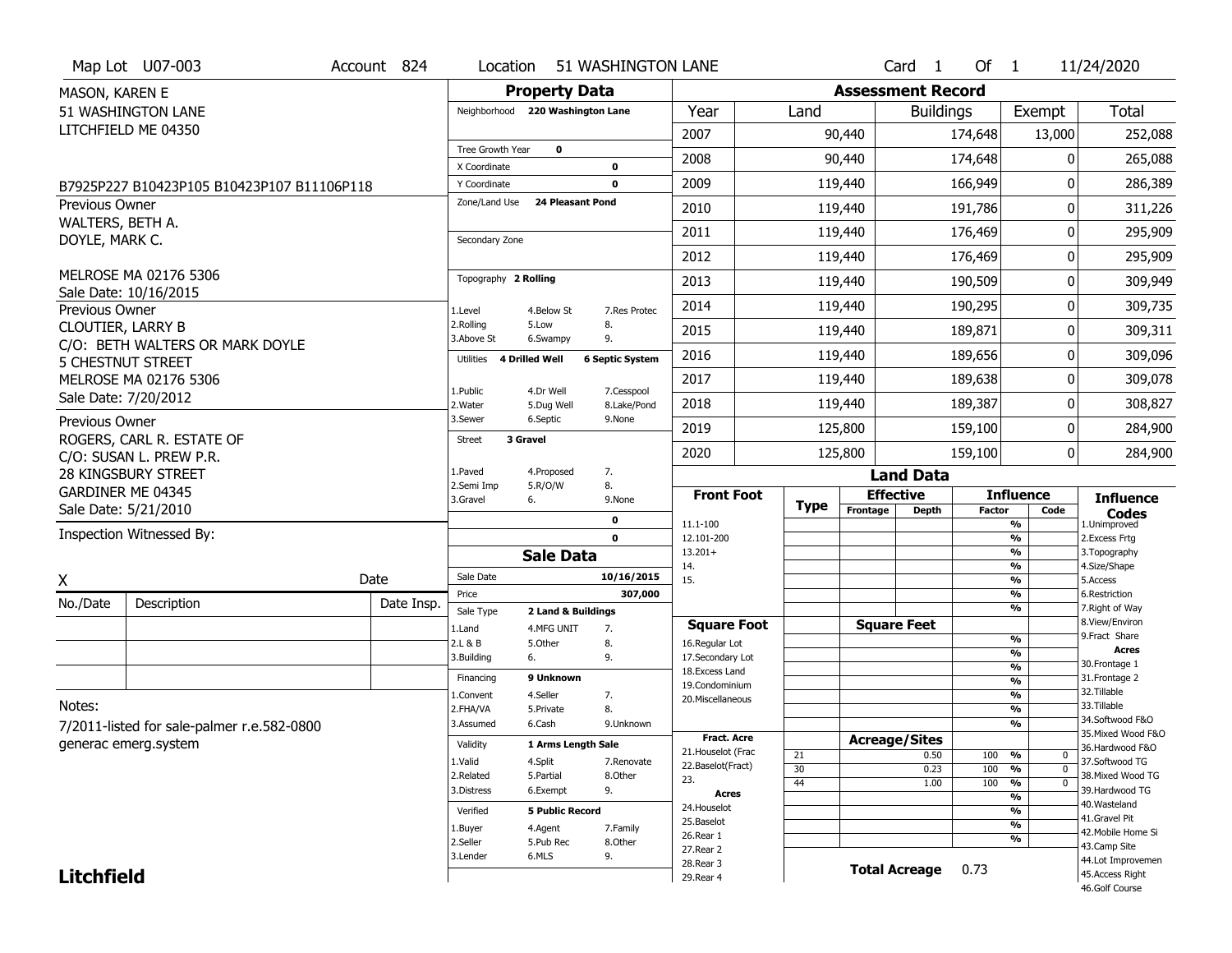|                               |                               |                                                   |                                 |                    |                                       |                |                                              |                               |                   |                         | <b>Litchfield</b>                    |                    |                |                                      |                   |       |      |                |            |
|-------------------------------|-------------------------------|---------------------------------------------------|---------------------------------|--------------------|---------------------------------------|----------------|----------------------------------------------|-------------------------------|-------------------|-------------------------|--------------------------------------|--------------------|----------------|--------------------------------------|-------------------|-------|------|----------------|------------|
|                               | Map Lot U07-003               |                                                   |                                 |                    | Account 824                           |                |                                              | Location                      |                   |                         |                                      | 51 WASHINGTON LANE |                |                                      | Card <sub>1</sub> |       | Of 1 |                | 11/24/2020 |
|                               | Building Style 1 Conventional |                                                   | SF Bsmt Living                  |                    | 0                                     |                |                                              | Layout                        | 1 Typical         |                         |                                      |                    |                |                                      |                   |       |      |                |            |
| 0.Uncoded                     | 4.Cape                        | 8.Log                                             | Fin Bsmt Grade                  |                    | 0 <sub>0</sub>                        |                |                                              | 1. Typical                    | 4.                |                         | 7.                                   |                    | 19.0<br>1.0    | $17.0^{\circ}$<br>WD/<br>6,0<br>1sFr |                   |       |      |                |            |
| 1.Conv.                       | 5.Garrison                    | 9.Other                                           |                                 | OPEN-5-CUSTOMIZE 0 |                                       |                |                                              | 2.Inadeg                      | 5.                |                         | 8.                                   |                    |                | 18.0                                 |                   |       |      |                |            |
| 2.Ranch                       | 6.Split                       | 10.Tri-Lev                                        | Heat Type                       | 100%               |                                       | 1 Hot Water BB |                                              | 3.                            | 6.                |                         | 9.                                   |                    | 1sFr/SL        | 2sFr                                 |                   |       |      |                |            |
| 3.R Ranch                     | 7.Contemp                     | 11.Earth O                                        | 0.Uncoded                       |                    | 4.Steam                               |                | 8.Fl/Wall                                    | Attic                         | 9 None            |                         |                                      |                    |                | 20.0                                 |                   |       |      |                |            |
| Dwelling Units 1              |                               |                                                   | 1.HWBB                          |                    | 5.FWA                                 |                | 9.No Heat                                    | 1.1/4 Fin                     | 4.Full Fin        |                         | 7.                                   |                    | 29.0           |                                      |                   |       |      |                |            |
| Other Units<br><b>Stories</b> | 0<br>1 One Story              |                                                   | 2.HWCI<br>3.H Pump              |                    | 6.GravWA<br>7.Electric                |                | 10.Radiant<br>11.Radiant                     | 2.1/2 Fin<br>3.3/4 Fin        | 5.Fl/Stair<br>6.  |                         | 8.<br>9.None                         |                    |                |                                      |                   |       |      |                |            |
| $1.1\,$                       | 4.1.5                         | 7.1.25                                            | Cool Type                       | 0%                 | 9 None                                |                |                                              | Insulation                    | 1 Full            |                         |                                      |                    | 59.0<br>9.0    |                                      |                   |       |      |                |            |
| 2.2                           | 5.1.75                        | 8.3.5                                             | 1.Refrig                        |                    | 4.W&C Air                             |                | 7.RadHW                                      | 1.Full                        |                   | 4.Minimal               | 7.                                   |                    |                | PATIO                                |                   |       |      |                |            |
| 3.3                           | 6.2.5                         | 9.4                                               | 2.Evapor                        |                    | 5.Monitor-                            |                | 8.                                           | 2.Heavy                       | 5.Partial         |                         | 8.                                   |                    | 3 <sub>c</sub> |                                      |                   |       |      |                |            |
| Exterior Walls 2 Vinyl        |                               |                                                   | 3.H Pump                        |                    | 6.Monitor-                            |                | 9.None                                       | 3.Capped                      | 6.                |                         | 9.None                               |                    |                |                                      |                   |       |      |                |            |
| 0.Uncoded                     | 4.Asbestos                    | 8.Concrete                                        | Kitchen Style                   |                    | 2 Typical                             |                |                                              | Unfinished %                  | 0%                |                         |                                      |                    |                | 33.0                                 |                   |       |      |                |            |
| 1.Wd Clapb                    | 5.Stucco                      | 9.0ther                                           | 1.Modern                        |                    | 4.Obsolete                            |                | 7.                                           | Grade & Factor 3 Average 100% |                   |                         |                                      |                    | 24.0           |                                      |                   |       |      |                |            |
| 2.Vinyl                       | 6.Brick                       | 10.Wd shin                                        | 2.Typical                       |                    | 5.                                    |                | 8.                                           | 1.E Grade                     |                   | 4.B Grade               | 7.AAA Grad                           |                    |                |                                      |                   |       |      |                |            |
| 3.Compos.<br>Roof Surface     | 7.Stone<br>3 Sheet Metal      | 11.T1-11                                          | 3.Old Type<br>Bath(s) Style     |                    | 6.<br>2 Typical Bath(s)               |                | 9.None                                       | 2.D Grade<br>3.C Grade        |                   | 5.A Grade<br>6.AA Grade | 8.M&S<br>9.Same                      |                    | 21.0           | $12.0^{\circ}$                       |                   |       |      |                |            |
| 1.Asphalt                     | 4.Composit                    | 7.Rolled R                                        | 1.Modern                        |                    | 4.Obsolete                            |                | 7.                                           | SQFT (Footprint) 1140         |                   |                         |                                      |                    |                |                                      |                   |       |      |                |            |
| 2.Slate                       | 5.Wood                        | 8.                                                | 2. Typical                      |                    | 5.                                    |                | 8.                                           | Condition                     | 6 Good            |                         |                                      |                    |                |                                      |                   |       |      |                |            |
| 3.Metal                       | 6.Other                       | 9.                                                | 3.Old Type                      |                    | 6.                                    |                | 9.None                                       | 1.Poor                        | 4.Avg             |                         | 7.V G                                |                    |                |                                      |                   |       |      |                |            |
| SF Masonry Trim 0             |                               |                                                   | # Rooms                         |                    | 6                                     |                |                                              | 2.Fair                        | $5.Avg+$          |                         | 8.Exc                                |                    |                |                                      |                   | 24.0' |      |                |            |
| OPEN-3-CUSTOM 0               |                               |                                                   | # Bedrooms                      |                    | з                                     |                |                                              | 3.Avg-                        | 6.Good            |                         | 9.Same                               |                    |                |                                      |                   | GAR   |      |                |            |
| OPEN-4-CUSTOM 0               |                               |                                                   | # Full Baths                    |                    | $\mathbf{2}$                          |                |                                              | Phys. % Good                  |                   | 0%                      |                                      |                    |                |                                      |                   |       |      |                |            |
| Year Built                    | 1924                          |                                                   | # Half Baths                    |                    | 0                                     |                |                                              | Funct. % Good                 |                   | 100%                    |                                      |                    |                |                                      | 30.0              |       |      | $12.0^{\circ}$ |            |
| Year Remodeled 2010           | <b>5 Concrete Slab</b>        |                                                   | # Addn Fixtures<br># Fireplaces |                    | $\mathbf{2}$<br>$\mathbf{1}$          |                |                                              | Functional Code               |                   | 9 None                  | 7.No Power                           |                    |                |                                      |                   |       |      | SHED           |            |
| Foundation<br>1.Concrete      | 4.Wood                        | 7.                                                |                                 |                    |                                       |                |                                              | 1.Incomp<br>2.O-Built         | 4.Delap<br>5.Bsmt |                         | 8.LongTerm                           |                    |                |                                      |                   |       |      | 20.0           |            |
| 2.C Block                     | 5.Slab                        | 8.                                                |                                 |                    |                                       |                |                                              | 3.Damage                      |                   | 6.Common                | 9.None                               |                    |                |                                      |                   |       |      |                |            |
| 3.Br/Stone                    | 6.Piers                       | 9.                                                |                                 |                    |                                       |                |                                              | Econ. % Good                  |                   | 100%                    |                                      |                    |                |                                      |                   |       |      |                |            |
| Basement                      | 9 No Basement                 |                                                   |                                 |                    |                                       |                |                                              | Economic Code None            |                   |                         |                                      |                    |                |                                      |                   |       |      |                |            |
| $1.1/4$ Bmt                   | 4.Full Bmt                    | 7.                                                |                                 |                    |                                       |                |                                              | 0.None                        |                   | 3.No Power              | 9.None                               |                    |                |                                      |                   |       |      |                |            |
| $2.1/2$ Bmt                   | 5.Crawl Sp                    | 8.                                                |                                 |                    |                                       |                |                                              | 1.Location                    |                   | 4.Generate              | 8.                                   |                    |                |                                      |                   |       |      |                |            |
| 3.3/4 Bmt                     | 6.                            | 9.None                                            |                                 |                    |                                       |                | Software                                     | 2.Encroach                    |                   | 5.Multi-Fa              | 9.                                   |                    |                |                                      |                   |       |      |                |            |
| Bsmt Gar # Cars 0             |                               |                                                   |                                 |                    | A Division of Harris Computer Systems |                |                                              | Entrance Code 5 Estimated     |                   |                         |                                      |                    |                |                                      |                   |       |      |                |            |
| Wet Basement                  | 9 No Basement<br>4.Dirt Flr   |                                                   |                                 |                    |                                       |                |                                              | 1.Interior<br>2.Refusal       | 4.Vacant          | 5.Estimate              | 7.<br>8.                             |                    |                |                                      |                   |       |      |                |            |
| 1.Dry<br>2.Damp               | 5.                            | 7.<br>8.                                          |                                 |                    |                                       |                |                                              | 3.Informed                    |                   | 6.Existing              | 9.                                   |                    |                |                                      |                   |       |      |                |            |
| 3.Wet                         | 6.                            | 9.                                                |                                 |                    |                                       |                |                                              | Information Code              |                   | 5 Estimate              |                                      |                    |                |                                      |                   |       |      |                |            |
|                               |                               |                                                   |                                 |                    |                                       |                |                                              | 1.Owner                       | 4.Agent           |                         | 7.Vacant                             |                    |                |                                      |                   |       |      |                |            |
|                               |                               |                                                   |                                 |                    |                                       |                |                                              | 2.Relative                    |                   | 5.Estimate              | 8.                                   |                    |                |                                      |                   |       |      |                |            |
|                               |                               | Date Inspected 8/31/2018                          |                                 |                    |                                       |                |                                              | 3.Tenant                      | 6.Other           |                         | 9.                                   |                    |                |                                      |                   |       |      |                |            |
|                               |                               | <b>Additions, Outbuildings &amp; Improvements</b> |                                 |                    |                                       |                |                                              |                               |                   |                         | 1.One Story Fram                     |                    |                |                                      |                   |       |      |                |            |
| <b>Type</b>                   |                               | Year                                              | Units                           | Grade              | Cond                                  | Phys.          | Funct.                                       | Sound Value                   |                   |                         | 2.Two Story Fram                     |                    |                |                                      |                   |       |      |                |            |
| 2 Two Story Frame             |                               | 2004                                              | 360                             | 3 100              | 4                                     | 10             | % 100 %                                      |                               |                   |                         | 3. Three Story Fr                    |                    |                |                                      |                   |       |      |                |            |
| 68 Wood Deck/s                |                               |                                                   |                                 |                    |                                       | ٥١             | $%100$ %                                     |                               |                   |                         | 4.1 & 1/2 Story                      |                    |                |                                      |                   |       |      |                |            |
|                               |                               | 2010                                              | 102                             | 3100               | 4                                     |                |                                              |                               |                   |                         | 5.1 & 3/4 Story                      |                    |                |                                      |                   |       |      |                |            |
| 1 One Story Frame             |                               | 2010 102                                          |                                 | 3 100              | 4                                     | 10             | $\%$ 100 $\overline{\%}$                     |                               |                   |                         | 6.2 & 1/2 Story<br>21.Open Frame Por |                    |                |                                      |                   |       |      |                |            |
| 21 Open Frame                 |                               | 0                                                 | 27                              | $ 00\rangle$       | $\pmb{0}$                             | 0              | $\frac{9}{0}$<br>$\%$                        |                               |                   |                         | 22.Encl Frame Por                    |                    |                |                                      |                   |       |      |                |            |
| 60 Patio                      |                               | 2010                                              | 396                             | 2 100              | 4                                     | 0              | $\sqrt[9]{\frac{100}{90}}$ %                 |                               |                   |                         | 23. Frame Garage                     |                    |                |                                      |                   |       |      |                |            |
| 23 Frame Garage               |                               | 2010                                              | 720                             | 2 100              | 4                                     | 0              | $\sqrt[9]{\frac{100}{90}}$ %                 |                               |                   |                         | 24.Frame Shed                        |                    |                |                                      |                   |       |      |                |            |
| 24 Frame Shed                 |                               | 0                                                 | 240                             | 2 100              | 4                                     | 10             | $\frac{9}{6}$ 75<br>$\overline{\frac{0}{0}}$ |                               |                   |                         | 25. Frame Bay Wind                   |                    |                |                                      |                   |       |      |                |            |
|                               |                               |                                                   |                                 |                    |                                       |                | $\sqrt{6}$                                   | $\%$                          |                   |                         | 26.1SFr Overhang                     |                    |                |                                      |                   |       |      |                |            |
|                               |                               |                                                   |                                 |                    |                                       |                | $\%$                                         | $\%$                          |                   |                         | 27.Unfin Basement                    |                    |                |                                      |                   |       |      |                |            |
|                               |                               |                                                   |                                 |                    |                                       |                | $\sqrt{6}$                                   | $\sqrt[6]{6}$                 |                   |                         | 28. Unfinished Att                   |                    |                |                                      |                   |       |      |                |            |
|                               |                               |                                                   |                                 |                    |                                       |                |                                              |                               |                   |                         | 29. Finished Attic                   |                    |                |                                      |                   |       |      |                |            |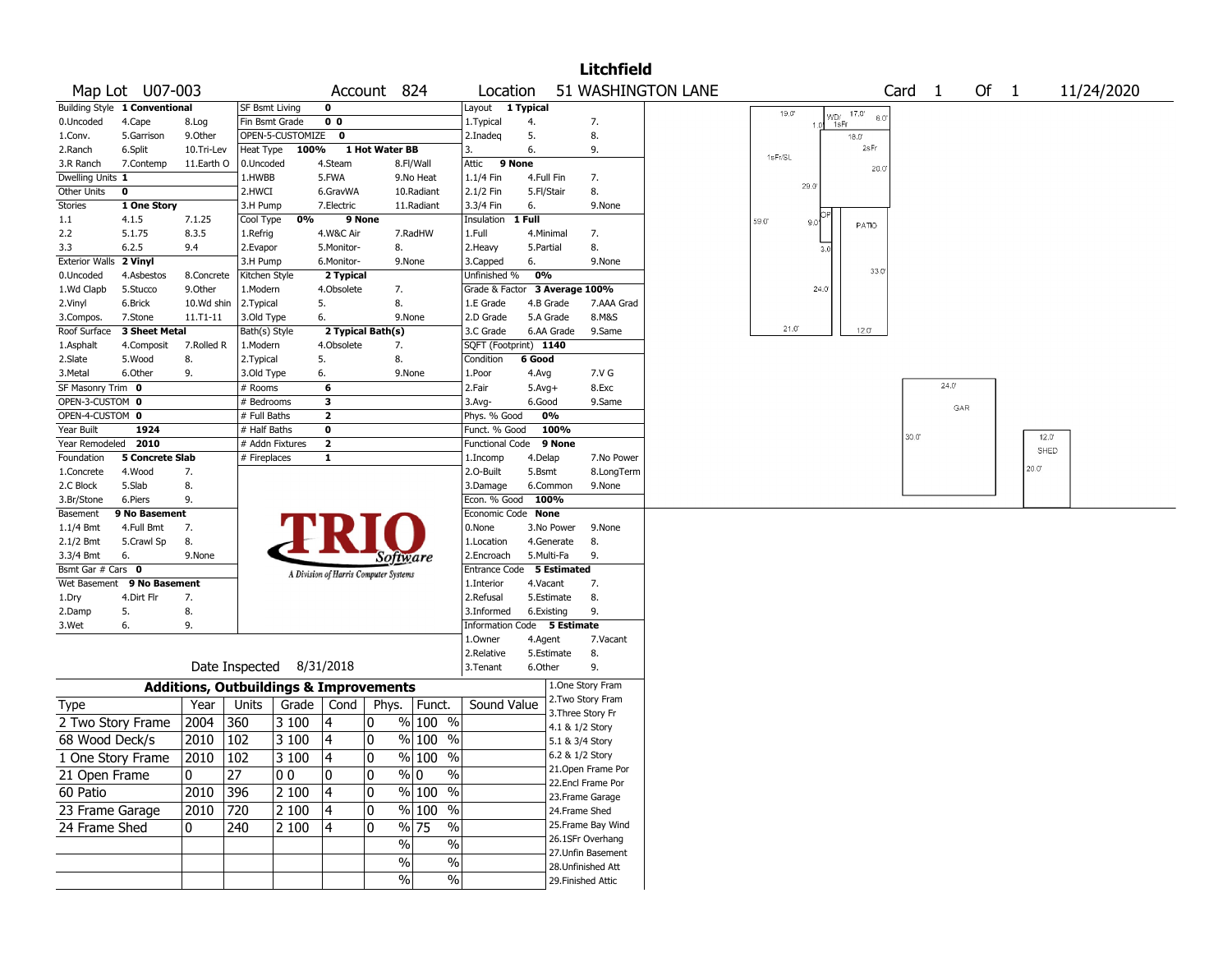|                       | Map Lot U07-004                         | Account 1622 | Location                    | 55 WASHINGTON LANE                                   |                                    |             |          | Card <sub>1</sub>            | Of $1$        |                                           | 11/24/2020                           |
|-----------------------|-----------------------------------------|--------------|-----------------------------|------------------------------------------------------|------------------------------------|-------------|----------|------------------------------|---------------|-------------------------------------------|--------------------------------------|
| BLYTHE, MARK H        |                                         |              |                             | <b>Property Data</b>                                 |                                    |             |          | <b>Assessment Record</b>     |               |                                           |                                      |
| BLYTHE, JANET C       |                                         |              |                             | Neighborhood 220 Washington Lane                     | Year                               | Land        |          | <b>Buildings</b>             |               | Exempt                                    | <b>Total</b>                         |
|                       | 55 WASHINGTON LANE                      |              |                             |                                                      | 2007                               |             | 81,000   |                              | 115,242       | 13,000                                    | 183,242                              |
|                       | LITCHFIELD ME 04350                     |              | Tree Growth Year            | $\mathbf 0$                                          |                                    |             |          |                              |               |                                           |                                      |
|                       |                                         |              | X Coordinate                | 0                                                    | 2008                               |             | 81,000   |                              | 114,014       | 12,350                                    | 182,664                              |
|                       | B1452P62 B10405P68 B10405P88            |              | Y Coordinate                | $\mathbf 0$                                          | 2009                               |             | 108,500  |                              | 153,673       | 9,500                                     | 252,673                              |
| <b>Previous Owner</b> |                                         |              | Zone/Land Use               | <b>24 Pleasant Pond</b>                              | 2010                               |             | 112,980  |                              | 111,665       |                                           | 224,645                              |
| SMITH, CAROL          | 55 WASHINGTON LANE                      |              | Secondary Zone              |                                                      | 2011                               |             | 112,980  |                              | 93,070        | ŋ                                         | 206,050                              |
|                       |                                         |              |                             |                                                      | 2012                               |             | 112,980  |                              | 93,070        | 10,000                                    | 196,050                              |
|                       | LITCHFIELD ME 04350                     |              | Topography 2 Rolling        |                                                      | 2013                               |             | 112,980  |                              | 92,999        | 10,000                                    | 195,979                              |
|                       | Sale Date: 5/03/2010                    |              | 1.Level                     | 7.Res Protec<br>4.Below St                           | 2014                               |             | 112,980  |                              | 91,697        | 10,000                                    | 194,677                              |
|                       |                                         |              | 2.Rolling<br>3.Above St     | 5.Low<br>8.<br>9.<br>6.Swampy                        | 2015                               |             | 112,980  |                              | 91,627        | 10,000                                    | 194,607                              |
|                       |                                         |              | 4 Drilled Well<br>Utilities | <b>6 Septic System</b>                               | 2016                               |             | 112,980  |                              | 90,254        | 15,000                                    | 188,234                              |
|                       |                                         |              |                             |                                                      | 2017                               |             | 112,980  |                              | 90,184        | 20,000                                    | 183,164                              |
|                       |                                         |              | 1.Public<br>2. Water        | 7.Cesspool<br>4.Dr Well<br>5.Dug Well<br>8.Lake/Pond | 2018                               |             | 112,980  |                              | 88,882        | 19,200                                    | 182,662                              |
|                       |                                         |              | 3.Sewer                     | 6.Septic<br>9.None                                   | 2019                               |             | 124,000  |                              | 128,300       | 20,000                                    | 232,300                              |
|                       |                                         |              | 3 Gravel<br><b>Street</b>   |                                                      | 2020                               |             | 124,000  |                              | 128,300       | 25,000                                    | 227,300                              |
|                       |                                         |              | 1.Paved                     | 7.<br>4.Proposed                                     |                                    |             |          | <b>Land Data</b>             |               |                                           |                                      |
|                       |                                         |              | 2.Semi Imp<br>3.Gravel      | 8.<br>5.R/O/W<br>6.<br>9.None                        | <b>Front Foot</b>                  |             |          | <b>Effective</b>             |               | <b>Influence</b>                          | <b>Influence</b>                     |
|                       |                                         |              |                             |                                                      |                                    |             |          |                              |               |                                           |                                      |
|                       |                                         |              |                             | 0                                                    |                                    | <b>Type</b> | Frontage | <b>Depth</b>                 | <b>Factor</b> | Code                                      | <b>Codes</b>                         |
|                       | Inspection Witnessed By:                |              |                             | $\mathbf 0$                                          | 11.1-100<br>12.101-200             |             |          |                              |               | %<br>%                                    | 1.Unimproved<br>2.Excess Frtg        |
|                       |                                         |              |                             | <b>Sale Data</b>                                     | $13.201+$                          |             |          |                              |               | %                                         | 3. Topography                        |
|                       |                                         | Date         | Sale Date                   | 5/03/2010                                            | 14.<br>15.                         |             |          |                              |               | %<br>%                                    | 4.Size/Shape<br>5.Access             |
| Χ                     |                                         |              | Price                       | 250,000                                              |                                    |             |          |                              |               | %                                         | 6.Restriction                        |
| No./Date              | Description                             | Date Insp.   | Sale Type                   | 2 Land & Buildings                                   |                                    |             |          |                              |               | %                                         | 7. Right of Way                      |
|                       |                                         |              | 1.Land                      | 4.MFG UNIT<br>7.                                     | <b>Square Foot</b>                 |             |          | <b>Square Feet</b>           |               | %                                         | 8.View/Environ<br>9. Fract Share     |
|                       |                                         |              | 2.L & B<br>3.Building       | 5.Other<br>8.<br>9.<br>6.                            | 16.Regular Lot<br>17.Secondary Lot |             |          |                              |               | %                                         | <b>Acres</b>                         |
|                       |                                         |              |                             |                                                      | 18. Excess Land                    |             |          |                              |               | $\frac{9}{6}$                             | 30. Frontage 1                       |
|                       |                                         |              | Financing                   | 9 Unknown                                            | 19.Condominium                     |             |          |                              |               | $\overline{\frac{9}{6}}$                  | 31. Frontage 2<br>32.Tillable        |
| Notes:                |                                         |              | 1.Convent                   | 4.Seller<br>7.                                       | 20.Miscellaneous                   |             |          |                              |               | $\overline{\frac{9}{6}}$                  | 33.Tillable                          |
|                       |                                         |              | 2.FHA/VA<br>3.Assumed       | 8.<br>5.Private<br>6.Cash<br>9.Unknown               |                                    |             |          |                              |               | $\overline{\frac{9}{6}}$<br>$\frac{9}{6}$ | 34.Softwood F&O                      |
|                       | 6/13/11-PERMIT #11-042-FINISH 2ND LEVEL |              |                             |                                                      | <b>Fract. Acre</b>                 |             |          |                              |               |                                           | 35. Mixed Wood F&O                   |
|                       |                                         |              | Validity                    | 1 Arms Length Sale                                   | 21. Houselot (Frac                 | 21          |          | <b>Acreage/Sites</b><br>0.50 | 100           | %<br>$\mathbf 0$                          | 36.Hardwood F&O                      |
|                       |                                         |              | 1.Valid                     | 4.Split<br>7.Renovate                                | 22.Baselot(Fract)                  | 30          |          | 0.16                         | 100           | %<br>$\mathbf 0$                          | 37.Softwood TG                       |
|                       |                                         |              | 2.Related                   | 5.Partial<br>8.Other                                 | 23.                                | 44          |          | 1.00                         | 100           | %<br>$\mathbf 0$                          | 38. Mixed Wood TG                    |
|                       |                                         |              | 3.Distress                  | 9.<br>6.Exempt                                       | <b>Acres</b>                       |             |          |                              |               | %                                         | 39.Hardwood TG<br>40. Wasteland      |
|                       |                                         |              | Verified                    | <b>5 Public Record</b>                               | 24. Houselot                       |             |          |                              |               | %                                         | 41.Gravel Pit                        |
|                       |                                         |              | 1.Buyer                     | 4.Agent<br>7.Family                                  | 25.Baselot<br>26.Rear 1            |             |          |                              |               | %                                         | 42. Mobile Home Si                   |
|                       |                                         |              | 2.Seller                    | 5.Pub Rec<br>8.Other                                 | 27.Rear 2                          |             |          |                              |               | %                                         | 43.Camp Site                         |
| <b>Litchfield</b>     |                                         |              | 3.Lender                    | 6.MLS<br>9.                                          | 28. Rear 3<br>29. Rear 4           |             |          | <b>Total Acreage</b>         | 0.66          |                                           | 44.Lot Improvemen<br>45.Access Right |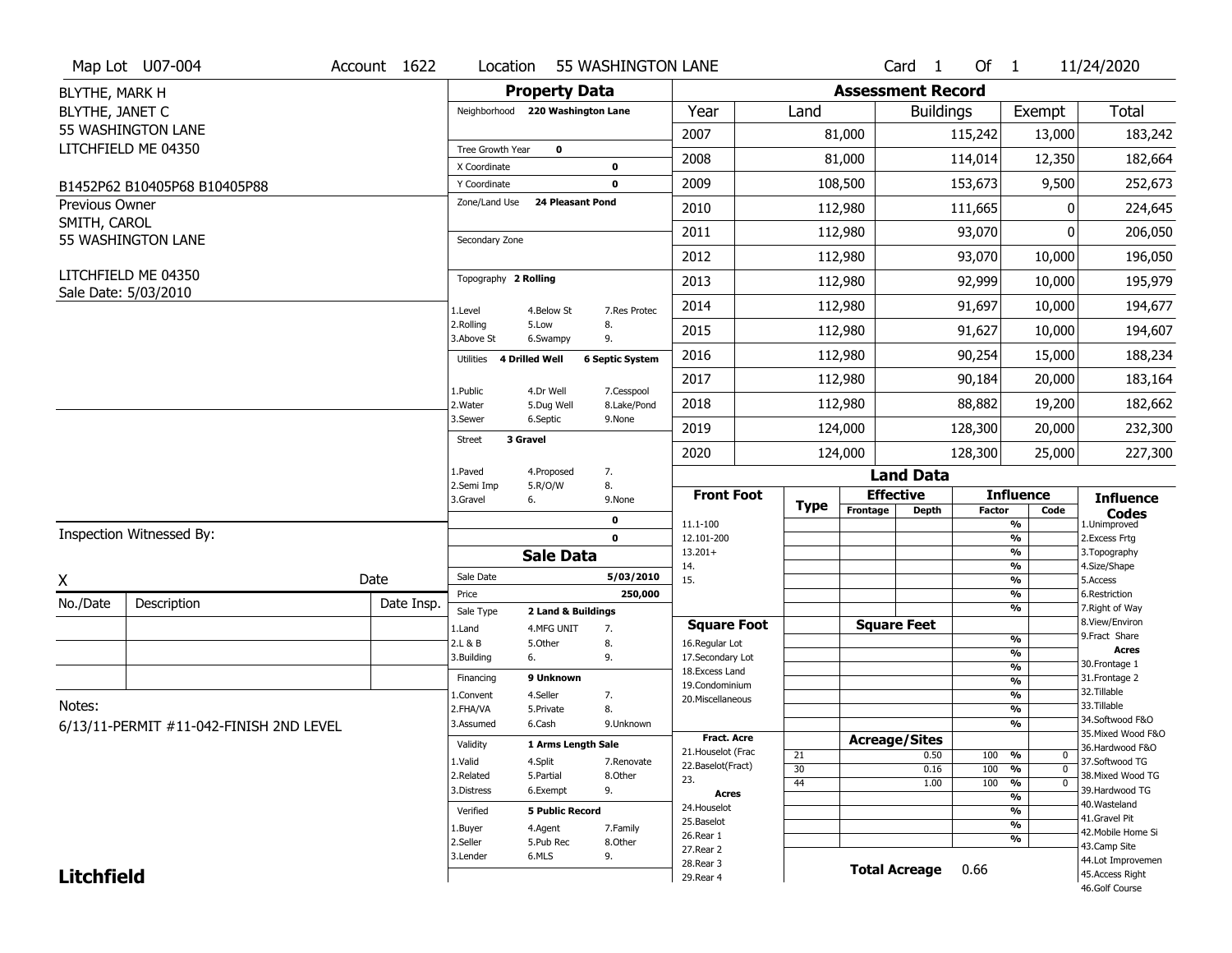|                         |                               |              |                                                   |                  |                         |                                       |                                   |                               |                        |                 | <b>Litchfield</b>                      |        |       |              |      |      |                |    |                      |                   |  |
|-------------------------|-------------------------------|--------------|---------------------------------------------------|------------------|-------------------------|---------------------------------------|-----------------------------------|-------------------------------|------------------------|-----------------|----------------------------------------|--------|-------|--------------|------|------|----------------|----|----------------------|-------------------|--|
|                         | Map Lot U07-004               |              |                                                   |                  |                         | Account 1622                          |                                   | Location                      |                        |                 | 55 WASHINGTON LANE                     |        |       |              |      | Card | $\overline{1}$ | Of | $\mathbf{1}$         | 11/24/2020        |  |
|                         | Building Style 1 Conventional |              | <b>SF Bsmt Living</b>                             |                  | 0                       |                                       |                                   | Layout 1 Typical              |                        |                 |                                        |        |       |              |      |      |                |    |                      |                   |  |
| 0.Uncoded               | 4.Cape                        | 8.Log        | Fin Bsmt Grade                                    |                  | 0 <sub>0</sub>          |                                       |                                   | 1. Typical                    | 4.                     |                 | 7.                                     |        |       |              |      |      | 36.0'          |    | <b>W<sub>C</sub></b> |                   |  |
| 1.Conv.                 | 5.Garrison                    | 9.0ther      |                                                   | OPEN-5-CUSTOMIZE | $\mathbf 0$             |                                       |                                   | 2.Inadeg                      | 5.                     |                 | 8.                                     |        |       |              |      |      |                |    |                      |                   |  |
| 2.Ranch                 | 6.Split                       | 10.Tri-Lev   | Heat Type                                         | 100%             |                         | 1 Hot Water BB                        |                                   | 3.                            | 6.                     |                 | 9.                                     |        |       |              |      |      | 1sABFr         |    |                      |                   |  |
| 3.R Ranch               | 7.Contemp                     | 11.Earth O   | 0.Uncoded                                         |                  | 4.Steam                 |                                       | 8.Fl/Wall                         | Attic                         | <b>4 Full Finished</b> |                 |                                        |        |       |              |      |      |                |    |                      |                   |  |
| Dwelling Units 1        |                               |              | 1.HWBB                                            |                  | 5.FWA                   |                                       | 9.No Heat                         | $1.1/4$ Fin                   | 4.Full Fin             |                 | 7.                                     |        |       |              |      |      |                |    |                      |                   |  |
| Other Units             | $\mathbf 0$                   |              | 2.HWCI                                            |                  | 6.GravWA                |                                       | 10.Radiant                        | 2.1/2 Fin                     | 5.Fl/Stair             |                 | 8.                                     |        |       |              | 39.0 |      |                |    |                      |                   |  |
| Stories                 | 1 One Story                   |              | 3.H Pump                                          |                  | 7.Electric              |                                       | 11.Radiant                        | 3.3/4 Fin                     | 6.                     |                 | 9.None                                 |        |       |              |      |      |                |    |                      |                   |  |
| 1.1                     | 4.1.5                         | 7.1.25       | Cool Type                                         | 0%               | 9 None                  |                                       | 7.RadHW                           | Insulation<br>1.Full          | $1$ Full<br>4.Minimal  |                 |                                        |        |       |              |      |      |                |    |                      |                   |  |
| 2.2<br>3.3              | 5.1.75<br>6.2.5               | 8.3.5<br>9.4 | 1.Refrig<br>2.Evapor                              |                  | 4.W&C Air<br>5.Monitor- | 8.                                    |                                   | 2.Heavy                       | 5.Partial              |                 | 7.<br>8.                               |        |       |              |      |      |                |    |                      |                   |  |
| Exterior Walls 2 Vinyl  |                               |              | 3.H Pump                                          |                  | 6.Monitor-              | 9.None                                |                                   | 3.Capped                      | 6.                     |                 | 9.None                                 |        |       |              |      |      |                |    |                      |                   |  |
| 0.Uncoded               | 4.Asbestos                    | 8.Concrete   | Kitchen Style                                     |                  | 2 Typical               |                                       |                                   | Unfinished %                  | 0%                     |                 |                                        |        |       |              |      |      |                |    |                      |                   |  |
| 1.Wd Clapb              | 5.Stucco                      | 9.Other      | 1.Modern                                          |                  | 4.Obsolete              | 7.                                    |                                   | Grade & Factor 3 Average 100% |                        |                 |                                        |        |       |              |      |      | <b>WD</b>      |    |                      |                   |  |
| 2.Vinyl                 | 6.Brick                       | 10.Wd shin   | 2. Typical                                        |                  | 5.                      | 8.                                    |                                   | 1.E Grade                     |                        | 4.B Grade       | 7.AAA Grad                             |        |       |              |      | 8.0  |                |    |                      |                   |  |
| 3.Compos.               | 7.Stone                       | 11.T1-11     | 3.Old Type                                        |                  | 6.                      | 9.None                                |                                   | 2.D Grade                     |                        | 5.A Grade       | 8.M&S                                  |        |       |              |      |      |                |    |                      |                   |  |
| Roof Surface            | 3 Sheet Metal                 |              | Bath(s) Style                                     |                  |                         | 2 Typical Bath(s)                     |                                   | 3.C Grade                     |                        | 6.AA Grade      | 9.Same                                 |        |       |              |      |      | $10.0^{\circ}$ |    |                      |                   |  |
| 1.Asphalt               | 4.Composit                    | 7.Rolled R   | 1.Modern                                          |                  | 4.Obsolete              | 7.                                    |                                   | SQFT (Footprint) 1404         |                        |                 |                                        |        |       |              |      |      |                |    |                      |                   |  |
| 2.Slate                 | 5.Wood                        | 8.           | 2. Typical                                        |                  | 5.                      | 8.                                    |                                   | Condition                     | 4 Average              |                 |                                        | 15.0'  |       |              |      |      |                |    |                      |                   |  |
| 3. Metal                | 6.Other                       | 9.           | 3.Old Type                                        |                  | 6.                      | 9.None                                |                                   | 1.Poor                        | 4.Avg                  |                 | 7.V G                                  |        |       |              |      |      |                |    |                      |                   |  |
| SF Masonry Trim 0       |                               |              | # Rooms                                           |                  | 5                       |                                       |                                   | 2.Fair                        | $5.Avg+$               |                 | 8.Exc                                  |        |       |              |      |      |                |    |                      |                   |  |
| OPEN-3-CUSTOM 0         |                               |              | # Bedrooms                                        |                  | 3                       |                                       |                                   | $3.$ Avg-                     | 6.Good                 |                 | 9.Same                                 |        |       |              |      |      |                |    |                      | 14.0<br>4.0       |  |
| OPEN-4-CUSTOM 0         |                               |              | # Full Baths                                      |                  | $\overline{\mathbf{2}}$ |                                       |                                   | Phys. % Good                  |                        | 0%              |                                        |        | 12.0' |              |      |      |                |    |                      | 10.0              |  |
| Year Built              | 1960                          |              | # Half Baths                                      |                  | 0                       |                                       |                                   | Funct. % Good                 |                        | 100%            |                                        | 35.0'  | 13.0  |              |      |      |                |    |                      | 20.0<br>16.0 SHED |  |
| Year Remodeled          | 2011                          |              | # Addn Fixtures                                   |                  | $\mathbf 0$             |                                       |                                   | Functional Code               |                        | 9 None          |                                        |        |       |              |      |      |                |    |                      |                   |  |
| Foundation              | 1 Concrete                    |              | # Fireplaces                                      |                  | $\mathbf{1}$            |                                       |                                   | 1.Incomp                      | 4.Delap                |                 | 7.No Power                             | CANOPY | 23.0  |              |      |      |                |    |                      | 24.0              |  |
| 1.Concrete              | 4.Wood                        | 7.           |                                                   |                  |                         |                                       |                                   | 2.O-Built                     | 5.Bsmt                 |                 | 8.LongTerm                             |        | SHED  | 8.0'<br>10.0 |      |      |                |    |                      |                   |  |
| 2.C Block<br>3.Br/Stone | 5.Slab<br>6.Piers             | 8.<br>9.     |                                                   |                  |                         |                                       |                                   | 3.Damage<br>Econ. % Good 100% |                        | 6.Common        | 9.None                                 |        |       | 20.0"        |      |      |                |    |                      |                   |  |
| Basement                | 11/4 Basement                 |              |                                                   |                  |                         |                                       |                                   | Economic Code None            |                        |                 |                                        |        |       |              |      |      |                |    |                      |                   |  |
| $1.1/4$ Bmt             | 4.Full Bmt                    | 7.           |                                                   |                  |                         |                                       |                                   | 0.None                        |                        | 3.No Power      | 9.None                                 |        |       |              |      |      |                |    |                      |                   |  |
| 2.1/2 Bmt               | 5.Crawl Sp                    | 8.           |                                                   |                  |                         |                                       |                                   | 1.Location                    |                        | 4.Generate      | 8.                                     |        |       |              |      |      |                |    |                      |                   |  |
| 3.3/4 Bmt               | 6.                            | 9.None       |                                                   |                  |                         | Software                              |                                   | 2.Encroach                    | 5.Multi-Fa             |                 | 9.                                     |        |       |              |      |      |                |    |                      |                   |  |
| Bsmt Gar # Cars 0       |                               |              |                                                   |                  |                         | A Division of Harris Computer Systems |                                   | Entrance Code                 |                        |                 | 1 Interior Inspect                     |        |       |              |      |      |                |    |                      |                   |  |
|                         | Wet Basement 1 Dry Basement   |              |                                                   |                  |                         |                                       |                                   | 1.Interior                    | 4.Vacant               |                 | 7.                                     |        |       |              |      |      |                |    |                      |                   |  |
| 1.Dry                   | 4.Dirt Flr                    | 7.           |                                                   |                  |                         |                                       |                                   | 2.Refusal                     |                        | 5.Estimate      | 8.                                     |        |       |              |      |      |                |    |                      |                   |  |
| 2.Damp                  | 5.                            | 8.           |                                                   |                  |                         |                                       |                                   | 3.Informed                    | 6.Existing             |                 | 9.                                     |        |       |              |      |      |                |    |                      |                   |  |
| 3.Wet                   | 6.                            | 9.           |                                                   |                  |                         |                                       |                                   | Information Code 1 Owner      |                        |                 |                                        |        |       |              |      |      |                |    |                      |                   |  |
|                         |                               |              |                                                   |                  |                         |                                       |                                   | 1.0wner                       | 4.Agent                |                 | 7.Vacant                               |        |       |              |      |      |                |    |                      |                   |  |
|                         |                               |              |                                                   |                  |                         |                                       |                                   | 2.Relative                    |                        | 5.Estimate      | 8.                                     |        |       |              |      |      |                |    |                      |                   |  |
|                         |                               |              | Date Inspected 8/31/2018                          |                  |                         |                                       |                                   | 3.Tenant                      | 6.Other                |                 | 9.                                     |        |       |              |      |      |                |    |                      |                   |  |
|                         |                               |              | <b>Additions, Outbuildings &amp; Improvements</b> |                  |                         |                                       |                                   |                               |                        |                 | 1.One Story Fram                       |        |       |              |      |      |                |    |                      |                   |  |
| Type                    |                               | Year         | Units                                             |                  |                         | Grade   Cond   Phys.   Funct.         |                                   | Sound Value                   |                        |                 | 2. Two Story Fram                      |        |       |              |      |      |                |    |                      |                   |  |
| 68 Wood Deck/s          |                               | 10           | 80                                                | 0 <sub>0</sub>   | 10                      | 0                                     | $\%$ 0<br>$\%$                    |                               |                        |                 | 3. Three Story Fr                      |        |       |              |      |      |                |    |                      |                   |  |
|                         |                               | $\mathbf{0}$ |                                                   |                  |                         |                                       | $%100$ %                          |                               |                        |                 | 4.1 & 1/2 Story                        |        |       |              |      |      |                |    |                      |                   |  |
| 24 Frame Shed           |                               |              | 356                                               | 2 100            | 4                       | 0                                     |                                   |                               |                        | 5.1 & 3/4 Story |                                        |        |       |              |      |      |                |    |                      |                   |  |
| 61 Canopy/s             |                               | 2017         | 525                                               | 2 100            | 4                       | $\pmb{0}$                             | $\frac{9}{6}$ 75<br>$\frac{9}{6}$ |                               |                        |                 | 6.2 & 1/2 Story                        |        |       |              |      |      |                |    |                      |                   |  |
| 24 Frame Shed           |                               | $\mathbf{0}$ | 440                                               | 2 100            | 4                       | 0                                     | $\frac{9}{6}$ 75<br>$\%$          |                               |                        |                 | 21.Open Frame Por<br>22.Encl Frame Por |        |       |              |      |      |                |    |                      |                   |  |
|                         |                               |              |                                                   |                  |                         | $\%$                                  | $\frac{0}{0}$                     |                               |                        |                 | 23. Frame Garage                       |        |       |              |      |      |                |    |                      |                   |  |
|                         |                               |              |                                                   |                  |                         | $\%$                                  | $\sqrt{6}$                        |                               |                        |                 | 24.Frame Shed                          |        |       |              |      |      |                |    |                      |                   |  |
|                         |                               |              |                                                   |                  |                         |                                       | $\frac{0}{6}$                     |                               |                        |                 | 25. Frame Bay Wind                     |        |       |              |      |      |                |    |                      |                   |  |
|                         |                               |              |                                                   |                  |                         | $\%$                                  |                                   |                               |                        |                 | 26.1SFr Overhang                       |        |       |              |      |      |                |    |                      |                   |  |
|                         |                               |              |                                                   |                  |                         | $\%$                                  | $\frac{9}{6}$                     |                               |                        |                 | 27.Unfin Basement                      |        |       |              |      |      |                |    |                      |                   |  |
|                         |                               |              |                                                   |                  |                         | $\%$                                  | $\sqrt{6}$                        |                               |                        |                 | 28. Unfinished Att                     |        |       |              |      |      |                |    |                      |                   |  |
|                         |                               |              |                                                   |                  |                         | $\%$                                  | $\sqrt{6}$                        |                               |                        |                 | 29. Finished Attic                     |        |       |              |      |      |                |    |                      |                   |  |
|                         |                               |              |                                                   |                  |                         |                                       |                                   |                               |                        |                 |                                        |        |       |              |      |      |                |    |                      |                   |  |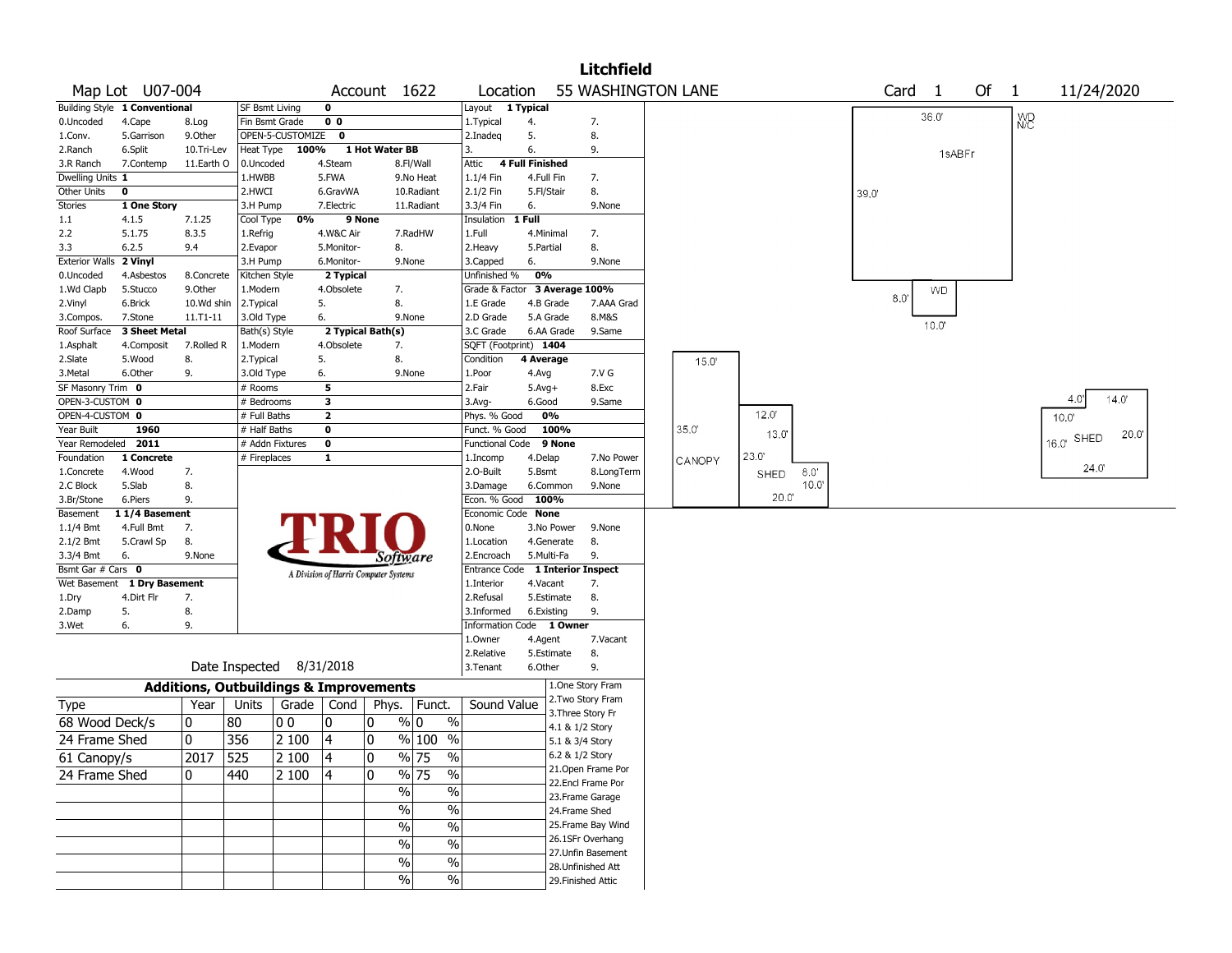|                   | Map Lot U07-005          | Account 1897 | Location                         |                      | <b>61 WASHINGTON LANE</b>  |                                         |             |                          | Card <sub>1</sub>    | Of 1          |                                 | 11/24/2020                            |
|-------------------|--------------------------|--------------|----------------------------------|----------------------|----------------------------|-----------------------------------------|-------------|--------------------------|----------------------|---------------|---------------------------------|---------------------------------------|
| WILLIS, ROBERT H  |                          |              |                                  | <b>Property Data</b> |                            |                                         |             | <b>Assessment Record</b> |                      |               |                                 |                                       |
|                   | 61 WASHINGTON LANE       |              | Neighborhood 220 Washington Lane |                      |                            | Year                                    | Land        |                          | <b>Buildings</b>     |               | Exempt                          | <b>Total</b>                          |
|                   | LITCHFIELD ME 04350      |              |                                  |                      |                            | 2007                                    |             | 84,080                   |                      | 58,914        | 0                               | 142,994                               |
|                   |                          |              | Tree Growth Year                 | $\mathbf 0$          |                            | 2008                                    |             | 84,080                   |                      | 58,914        | 0                               | 142,994                               |
|                   |                          |              | X Coordinate<br>Y Coordinate     |                      | $\mathbf 0$<br>$\mathbf 0$ | 2009                                    |             | 111,580                  |                      | 58,132        | 0                               | 169,712                               |
| B3953P101         |                          |              | Zone/Land Use                    | 24 Pleasant Pond     |                            |                                         |             |                          |                      |               |                                 |                                       |
|                   |                          |              |                                  |                      |                            | 2010                                    |             | 111,580                  |                      | 57,951        | 0                               | 169,531                               |
|                   |                          |              | Secondary Zone                   |                      |                            | 2011                                    |             | 111,580                  |                      | 80,829        | 0                               | 192,409                               |
|                   |                          |              |                                  |                      |                            | 2012                                    |             | 111,580                  |                      | 80,829        | 0                               | 192,409                               |
|                   |                          |              | Topography 2 Rolling             |                      |                            | 2013                                    |             | 111,580                  |                      | 87,537        | 0                               | 199,117                               |
|                   |                          |              | 1.Level                          | 4.Below St           | 7.Res Protec               | 2014                                    |             | 111,580                  |                      | 87,537        | 0                               | 199,117                               |
|                   |                          |              | 2.Rolling<br>3.Above St          | 5.Low<br>6.Swampy    | 8.<br>9.                   | 2015                                    |             | 111,580                  |                      | 87,537        | 0                               | 199,117                               |
|                   |                          |              | Utilities                        | 4 Drilled Well       | <b>6 Septic System</b>     | 2016                                    |             | 111,580                  |                      | 87,537        | 0                               | 199,117                               |
|                   |                          |              |                                  | 4.Dr Well            | 7.Cesspool                 | 2017                                    |             | 111,580                  |                      | 87,537        | 0                               | 199,117                               |
|                   |                          |              | 1.Public<br>2. Water             | 5.Dug Well           | 8.Lake/Pond                | 2018                                    |             | 111,580                  |                      | 87,537        | 0                               | 199,117                               |
|                   |                          |              | 3.Sewer                          | 6.Septic             | 9.None                     | 2019                                    |             | 122,800                  |                      | 91,200        | 0                               | 214,000                               |
|                   |                          |              | <b>Street</b>                    | 3 Gravel             |                            | 2020                                    |             | 122,800                  |                      | 91,200        | 0                               | 214,000                               |
|                   |                          |              | 1.Paved                          | 4.Proposed           | 7.                         |                                         |             |                          | <b>Land Data</b>     |               |                                 |                                       |
|                   |                          |              | 2.Semi Imp<br>3.Gravel           | 5.R/O/W<br>6.        | 8.<br>9.None               | <b>Front Foot</b>                       |             |                          | <b>Effective</b>     |               | <b>Influence</b>                | <b>Influence</b>                      |
|                   |                          |              |                                  |                      | 0                          | 11.1-100                                | <b>Type</b> | Frontage                 | <b>Depth</b>         | <b>Factor</b> | Code<br>%                       | <b>Codes</b><br>1.Unimproved          |
|                   | Inspection Witnessed By: |              |                                  |                      | $\mathbf 0$                | 12.101-200                              |             |                          |                      |               | $\frac{9}{6}$                   | 2.Excess Frtg                         |
|                   |                          |              |                                  | <b>Sale Data</b>     |                            | $13.201+$<br>14.                        |             |                          |                      |               | %<br>%                          | 3. Topography<br>4.Size/Shape         |
| X                 |                          | Date         | Sale Date                        |                      |                            | 15.                                     |             |                          |                      |               | $\frac{9}{6}$                   | 5.Access                              |
| No./Date          | Description              | Date Insp.   | Price                            |                      |                            |                                         |             |                          |                      |               | %<br>%                          | 6.Restriction<br>7. Right of Way      |
|                   |                          |              | Sale Type<br>1.Land              | 4.MFG UNIT           | 7.                         | <b>Square Foot</b>                      |             |                          | <b>Square Feet</b>   |               |                                 | 8.View/Environ                        |
|                   |                          |              | 2.L & B                          | 5.Other              | 8.                         | 16.Regular Lot                          |             |                          |                      |               | $\frac{9}{6}$                   | 9.Fract Share                         |
|                   |                          |              | 3.Building                       | 6.                   | 9.                         | 17.Secondary Lot                        |             |                          |                      |               | $\frac{9}{6}$<br>$\frac{9}{6}$  | <b>Acres</b><br>30. Frontage 1        |
|                   |                          |              | Financing                        |                      |                            | 18.Excess Land<br>19.Condominium        |             |                          |                      |               | $\frac{9}{6}$                   | 31. Frontage 2                        |
|                   |                          |              | 1.Convent                        | 4.Seller             | 7.                         | 20.Miscellaneous                        |             |                          |                      |               | $\frac{9}{6}$                   | 32.Tillable                           |
| Notes:            |                          |              | 2.FHA/VA                         | 5.Private            | 8.                         |                                         |             |                          |                      |               | $\frac{9}{6}$                   | 33.Tillable                           |
|                   |                          |              | 3.Assumed                        | 6.Cash               | 9.Unknown                  |                                         |             |                          |                      |               | $\frac{9}{6}$                   | 34.Softwood F&O                       |
|                   |                          |              | Validity                         |                      |                            | <b>Fract. Acre</b>                      |             |                          | <b>Acreage/Sites</b> |               |                                 | 35. Mixed Wood F&O<br>36.Hardwood F&O |
|                   |                          |              | 1.Valid                          | 4.Split              | 7.Renovate                 | 21. Houselot (Frac<br>22.Baselot(Fract) | 21          |                          | 0.50                 | 100           | %<br>0                          | 37.Softwood TG                        |
|                   |                          |              | 2.Related                        | 5.Partial            | 8.Other                    | 23.                                     | 30          |                          | 0.11                 | 100           | %<br>$\mathbf 0$<br>$\mathbf 0$ | 38. Mixed Wood TG                     |
|                   |                          |              | 3.Distress                       | 6.Exempt             | 9.                         | <b>Acres</b>                            | 44          |                          | 1.00                 | 100           | $\frac{9}{6}$<br>$\frac{9}{6}$  | 39.Hardwood TG                        |
|                   |                          |              | Verified                         |                      |                            | 24. Houselot                            |             |                          |                      |               | $\frac{9}{6}$                   | 40. Wasteland                         |
|                   |                          |              | 1.Buyer                          | 4.Agent              | 7.Family                   | 25.Baselot                              |             |                          |                      |               | $\frac{9}{6}$                   | 41.Gravel Pit                         |
|                   |                          |              | 2.Seller                         | 5.Pub Rec            | 8.0ther                    | 26.Rear 1                               |             |                          |                      |               | $\frac{9}{6}$                   | 42. Mobile Home Si<br>43.Camp Site    |
|                   |                          |              | 3.Lender                         | 6.MLS                | 9.                         | 27.Rear 2                               |             |                          |                      |               |                                 | 44.Lot Improvemen                     |
| <b>Litchfield</b> |                          |              |                                  |                      |                            | 28. Rear 3<br>29. Rear 4                |             |                          | <b>Total Acreage</b> | 0.61          |                                 | 45.Access Right                       |
|                   |                          |              |                                  |                      |                            |                                         |             |                          |                      |               |                                 | 46.Golf Course                        |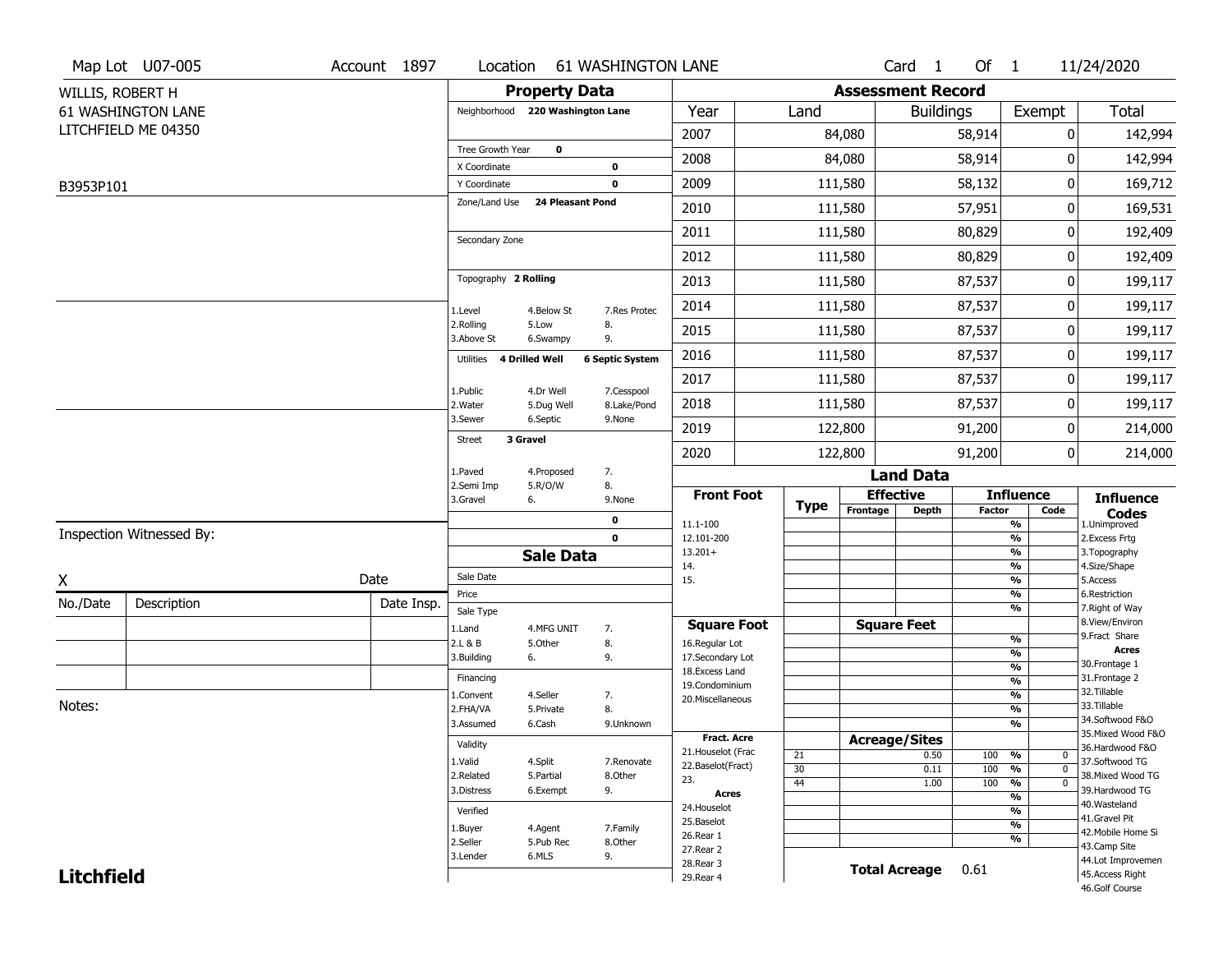|                               |                             |                                                   |                       |                          |                |                                       |                              |                             |                    |                 | <b>Litchfield</b>                       |       |       |        |        |       |            |       |
|-------------------------------|-----------------------------|---------------------------------------------------|-----------------------|--------------------------|----------------|---------------------------------------|------------------------------|-----------------------------|--------------------|-----------------|-----------------------------------------|-------|-------|--------|--------|-------|------------|-------|
|                               | Map Lot U07-005             |                                                   |                       |                          |                | Account 1897                          |                              | Location                    |                    |                 | <b>61 WASHINGTON LANE</b>               |       |       |        | Card 1 | Of 1  | 11/24/2020 |       |
| <b>Building Style 4 Cape</b>  |                             |                                                   | SF Bsmt Living        |                          | 0              |                                       |                              | Layout 1 Typical            |                    |                 |                                         |       |       |        |        |       |            |       |
| 0.Uncoded                     | 4.Cape                      | 8.Log                                             | Fin Bsmt Grade        |                          | 0 <sub>0</sub> |                                       |                              | 1.Typical                   | 4.                 |                 | 7.                                      |       |       |        |        |       |            |       |
| 1.Conv.                       | 5.Garrison                  | 9.0ther                                           |                       | OPEN-5-CUSTOMIZE         | $\mathbf 0$    |                                       |                              | 2.Inadeg                    | 5.                 |                 | 8.                                      |       | 28.0' |        |        |       |            |       |
| 2.Ranch                       | 6.Split                     | 10.Tri-Lev                                        | Heat Type             | 100%                     |                | 1 Hot Water BB                        |                              | 3.                          | 6.                 |                 | 9.                                      |       | GAR   |        |        |       |            |       |
| 3.R Ranch                     | 7.Contemp                   | 11.Earth O                                        | 0.Uncoded             |                          | 4.Steam        |                                       | 8.Fl/Wall                    | 9 None<br>Attic             |                    |                 |                                         |       |       |        |        |       |            |       |
| Dwelling Units 1              |                             |                                                   | 1.HWBB                |                          | 5.FWA          |                                       | 9.No Heat                    | 1.1/4 Fin                   | 4.Full Fin         |                 | 7.                                      |       |       |        |        |       |            |       |
| Other Units                   | $\mathbf 0$                 |                                                   | 2.HWCI                |                          | 6.GravWA       |                                       | 10.Radiant                   | 2.1/2 Fin                   | 5.Fl/Stair         |                 | 8.                                      | 22.0' |       |        |        |       |            |       |
| Stories                       | 7 One & 1/4 Story           |                                                   | 3.H Pump              |                          | 7.Electric     |                                       | 11.Radiant                   | 3.3/4 Fin                   | 6.                 |                 | 9.None                                  |       |       |        |        |       |            |       |
| 1.1                           | 4.1.5                       | 7.1.25                                            | Cool Type             | 0%                       |                | 9 None                                |                              | Insulation                  | 1 Full             |                 |                                         |       |       |        |        |       |            |       |
| 2.2                           | 5.1.75                      | 8.3.5                                             | 1.Refrig              |                          | 4.W&C Air      |                                       | 7.RadHW                      | 1.Full                      |                    | 4.Minimal       | 7.                                      |       |       | 14.0'  |        |       |            |       |
| 3.3                           | 6.2.5                       | 9.4                                               | 2.Evapor              |                          | 5.Monitor-     | 8.                                    |                              | 2. Heavy                    | 5.Partial          |                 | 8.                                      |       |       |        |        |       |            |       |
| <b>Exterior Walls</b>         | 2 Vinyl                     |                                                   | 3.H Pump              |                          | 6.Monitor-     |                                       | 9.None                       | 3.Capped                    | 6.                 |                 | 9.None                                  |       |       |        |        |       |            |       |
| 0.Uncoded                     | 4.Asbestos                  | 8.Concrete                                        | Kitchen Style         |                          | 2 Typical      |                                       |                              | Unfinished %                | 0%                 |                 |                                         |       |       | 14.0   |        |       |            |       |
| 1.Wd Clapb                    | 5.Stucco                    | 9.Other                                           | 1.Modern              |                          | 4.Obsolete     | 7.                                    |                              | Grade & Factor              |                    |                 | 3 Average 100%                          |       |       | CANOPY |        |       |            |       |
| 2.Vinyl                       | 6.Brick                     | 10.Wd shin                                        | 2. Typical            |                          | 5.             | 8.                                    |                              | 1.E Grade                   |                    | 4.B Grade       | 7.AAA Grad                              |       |       |        |        | 28.0  | EP         |       |
| 3.Compos.                     | 7.Stone                     | $11.71 - 11$                                      | 3.Old Type            |                          | 6.             |                                       | 9.None                       | 2.D Grade                   |                    | 5.A Grade       | 8.M&S                                   |       |       |        | 12.0'  |       |            |       |
| Roof Surface                  | 1 Asphalt Shingles          |                                                   | Bath(s) Style         |                          |                | 2 Typical Bath(s)                     |                              | 3.C Grade                   |                    | 6.AA Grade      | 9.Same                                  |       |       |        |        |       |            |       |
| 1.Asphalt                     | 4.Composit                  | 7.Rolled R                                        | 1.Modern              |                          | 4.Obsolete     | 7.                                    |                              | SQFT (Footprint) 640        |                    |                 |                                         |       |       |        |        |       |            |       |
| 2.Slate                       | 5.Wood                      | 8.                                                | 2. Typical            |                          | 5.             | 8.                                    |                              | Condition                   | 4 Average          |                 |                                         |       |       |        |        |       |            |       |
| 3. Metal<br>SF Masonry Trim 0 | 6.Other                     | 9.                                                | 3.Old Type<br># Rooms |                          | 6.<br>8        |                                       | 9.None                       | 1.Poor<br>2.Fair            | 4.Avg              |                 | 7.V G<br>8.Exc                          |       |       |        |        | 32.0' |            | 10.0' |
| OPEN-3-CUSTOM 0               |                             |                                                   | # Bedrooms            |                          | 4              |                                       |                              | 3.Avg-                      | $5.Avg+$<br>6.Good |                 | 9.Same                                  |       |       |        |        |       |            |       |
| OPEN-4-CUSTOM 0               |                             |                                                   | # Full Baths          |                          | 1              |                                       |                              | Phys. % Good                |                    | 0%              |                                         |       |       |        |        |       | 1 1/4sBF   |       |
| Year Built                    | 1925                        |                                                   | # Half Baths          |                          | $\mathbf 0$    |                                       |                              | Funct. % Good               |                    | 100%            |                                         |       |       |        | 20.0   |       |            | 20.0' |
| Year Remodeled 1968           |                             |                                                   |                       | # Addn Fixtures          | $\mathbf 0$    |                                       |                              | Functional Code 9 None      |                    |                 |                                         |       |       |        |        |       |            |       |
| Foundation                    | 1 Concrete                  |                                                   | # Fireplaces          |                          | 1              |                                       |                              | 1.Incomp                    | 4.Delap            |                 | 7.No Power                              |       |       |        |        |       |            | EP/B  |
| 1.Concrete                    | 4.Wood                      | 7.                                                |                       |                          |                |                                       |                              | 2.O-Built                   | 5.Bsmt             |                 | 8.LongTerm                              |       |       |        |        |       |            |       |
| 2.C Block                     | 5.Slab                      | 8.                                                |                       |                          |                |                                       |                              | 3.Damage                    |                    | 6.Common        | 9.None                                  |       |       |        |        |       |            |       |
| 3.Br/Stone                    | 6.Piers                     | 9.                                                |                       |                          |                |                                       |                              | Econ. % Good                |                    | 100%            |                                         |       |       |        |        |       |            |       |
| Basement                      | <b>4 Full Basement</b>      |                                                   |                       |                          |                |                                       |                              | Economic Code None          |                    |                 |                                         |       |       |        |        |       |            |       |
| $1.1/4$ Bmt                   | 4.Full Bmt                  | 7.                                                |                       |                          |                |                                       |                              | 0.None                      |                    | 3.No Power      | 9.None                                  |       |       |        |        |       |            |       |
| $2.1/2$ Bmt                   | 5.Crawl Sp                  | 8.                                                |                       |                          |                |                                       |                              | 1.Location                  |                    | 4.Generate      | 8.                                      |       |       |        |        |       |            |       |
| 3.3/4 Bmt                     | 6.                          | 9.None                                            |                       |                          |                | Software                              |                              | 2.Encroach                  |                    | 5.Multi-Fa      | 9.                                      |       |       |        |        |       |            |       |
| Bsmt Gar # Cars 0             |                             |                                                   |                       |                          |                | A Division of Harris Computer Systems |                              | Entrance Code 5 Estimated   |                    |                 |                                         |       |       |        |        |       |            |       |
|                               | Wet Basement 1 Dry Basement |                                                   |                       |                          |                |                                       |                              | 1.Interior                  | 4.Vacant           |                 | 7.                                      |       |       |        |        |       |            |       |
| 1.Dry                         | 4.Dirt Flr                  | 7.                                                |                       |                          |                |                                       |                              | 2.Refusal                   |                    | 5.Estimate      | 8.                                      |       |       |        |        |       |            |       |
| 2.Damp                        | 5.                          | 8.                                                |                       |                          |                |                                       |                              | 3.Informed                  |                    | 6.Existing      | 9.                                      |       |       |        |        |       |            |       |
| 3.Wet                         | 6.                          | 9.                                                |                       |                          |                |                                       |                              | Information Code 5 Estimate |                    |                 |                                         |       |       |        |        |       |            |       |
|                               |                             |                                                   |                       |                          |                |                                       |                              | 1.0wner                     | 4.Agent            |                 | 7.Vacant                                |       |       |        |        |       |            |       |
|                               |                             |                                                   |                       |                          |                |                                       |                              | 2.Relative                  |                    | 5.Estimate      | 8.                                      |       |       |        |        |       |            |       |
|                               |                             |                                                   |                       | Date Inspected 8/31/2018 |                |                                       |                              | 3. Tenant                   | 6.Other            |                 | 9.                                      |       |       |        |        |       |            |       |
|                               |                             | <b>Additions, Outbuildings &amp; Improvements</b> |                       |                          |                |                                       |                              |                             |                    |                 | 1.One Story Fram                        |       |       |        |        |       |            |       |
| Type                          |                             | Year                                              | Units                 | Grade                    | Cond           | Phys.                                 | Funct.                       | Sound Value                 |                    |                 | 2. Two Story Fram                       |       |       |        |        |       |            |       |
| 22 Encl Frame                 |                             | 0                                                 | 200                   | 0 <sub>0</sub>           | 10             | 0                                     | $\%$<br>% 0                  |                             |                    |                 | 3. Three Story Fr                       |       |       |        |        |       |            |       |
|                               |                             |                                                   |                       |                          |                |                                       |                              |                             |                    | 4.1 & 1/2 Story |                                         |       |       |        |        |       |            |       |
|                               | 27 Unfin Basement           | 0                                                 | 200                   | 0 <sub>0</sub>           | 10             | 0                                     | % 0<br>$\%$                  |                             |                    | 5.1 & 3/4 Story |                                         |       |       |        |        |       |            |       |
| 22 Encl Frame                 |                             | 0                                                 | 336                   | 10 O                     | 10             | 0                                     | $\sqrt{20}$<br>$\sqrt[9]{0}$ |                             |                    | 6.2 & 1/2 Story |                                         |       |       |        |        |       |            |       |
| 61 Canopy/s                   |                             | 0                                                 | 196                   | 2 100                    | $ 3\rangle$    | 0                                     | $\frac{9}{6}$ 75<br>$\%$     |                             |                    |                 | 21. Open Frame Por<br>22.Encl Frame Por |       |       |        |        |       |            |       |
| 23 Frame Garage               |                             | 0                                                 | 616                   | $ 3100\rangle$           | 13             | 0                                     | % 100 %                      |                             |                    |                 | 23. Frame Garage                        |       |       |        |        |       |            |       |
|                               |                             |                                                   |                       |                          |                | $\%$                                  | $\%$                         |                             |                    |                 | 24.Frame Shed                           |       |       |        |        |       |            |       |
|                               |                             |                                                   |                       |                          |                |                                       |                              |                             |                    |                 | 25. Frame Bay Wind                      |       |       |        |        |       |            |       |
|                               |                             |                                                   |                       |                          |                | $\frac{0}{0}$                         | $\%$                         |                             |                    |                 | 26.1SFr Overhang                        |       |       |        |        |       |            |       |
|                               |                             |                                                   |                       |                          |                | $\%$                                  | $\%$                         |                             |                    |                 | 27. Unfin Basement                      |       |       |        |        |       |            |       |
|                               |                             |                                                   |                       |                          |                | $\%$                                  | $\frac{1}{2}$                |                             |                    |                 | 28. Unfinished Att                      |       |       |        |        |       |            |       |
|                               |                             |                                                   |                       |                          |                | $\frac{0}{0}$                         | $\%$                         |                             |                    |                 | 29. Finished Attic                      |       |       |        |        |       |            |       |
|                               |                             |                                                   |                       |                          |                |                                       |                              |                             |                    |                 |                                         |       |       |        |        |       |            |       |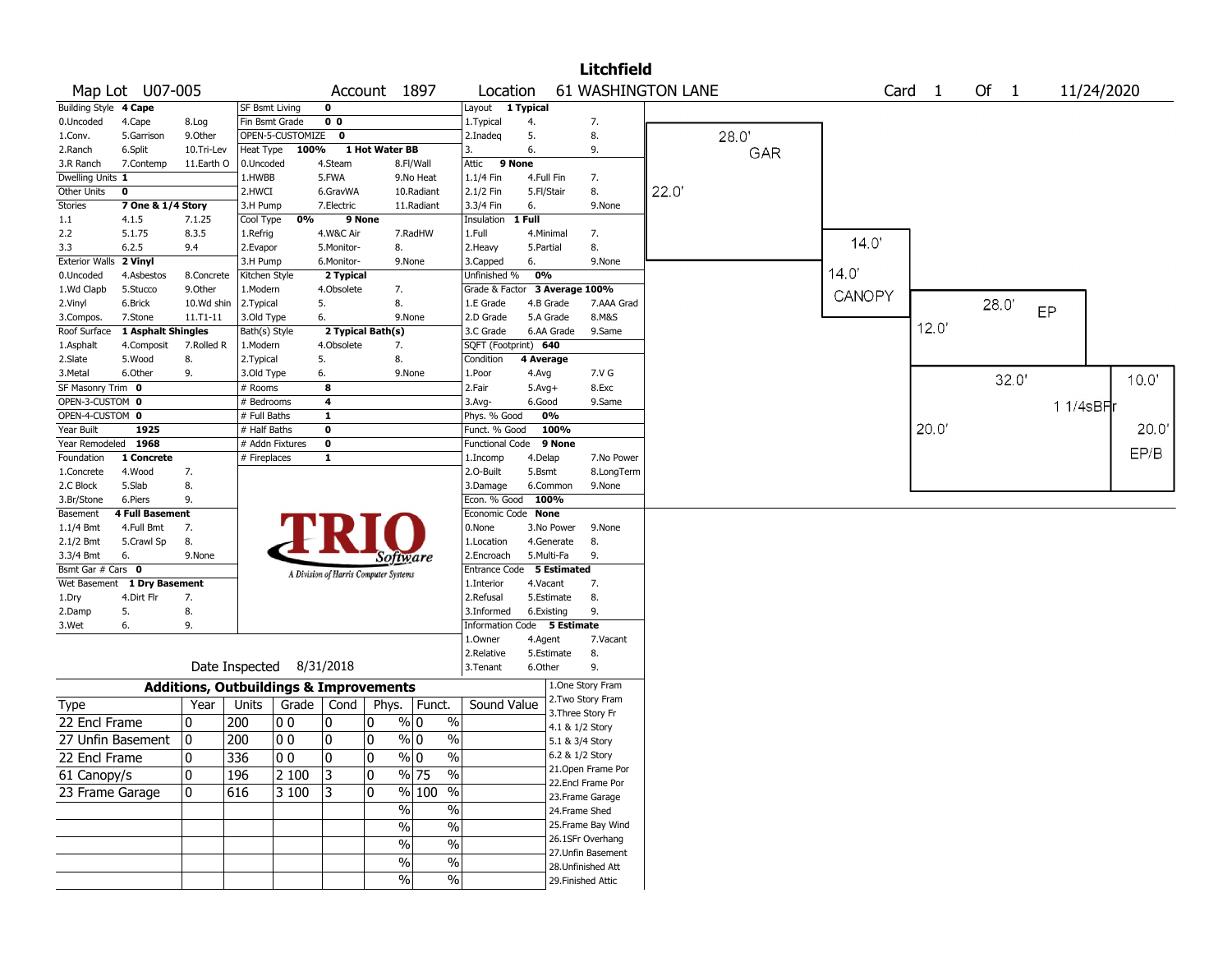|                   | Map Lot U07-006                                                                     | Account 844                                                                            | Location                         |                               | <b>68 WASHINGTON LANE</b> |                                      |             |                                    |                          | Card <sub>1</sub>    | Of $1$             |                                                  | 11/24/2020                           |  |  |
|-------------------|-------------------------------------------------------------------------------------|----------------------------------------------------------------------------------------|----------------------------------|-------------------------------|---------------------------|--------------------------------------|-------------|------------------------------------|--------------------------|----------------------|--------------------|--------------------------------------------------|--------------------------------------|--|--|
|                   | HODGKINS, LEONA M WASHINGTON LANE TRUST                                             |                                                                                        | <b>Property Data</b>             |                               |                           |                                      |             |                                    | <b>Assessment Record</b> |                      |                    |                                                  |                                      |  |  |
| OLIVER, SHERAN    |                                                                                     |                                                                                        | Neighborhood 220 Washington Lane |                               | Year                      | Land                                 |             | <b>Buildings</b>                   |                          |                      | Exempt             | Total                                            |                                      |  |  |
|                   | LEONA M. HODGKINS TRUST                                                             |                                                                                        |                                  |                               |                           | 2007                                 |             | 112,447                            |                          |                      | 91,968             | 19,000                                           | 185,415                              |  |  |
|                   | <b>49 ORCHARD STREET</b>                                                            |                                                                                        | Tree Growth Year                 | $\mathbf 0$                   |                           | 2008                                 |             | 112,447                            |                          |                      | 90,904             | 18,050                                           | 185,301                              |  |  |
|                   | CAMBRIDGE MA 02140                                                                  | X Coordinate                                                                           |                                  | $\mathbf 0$                   | 2009                      |                                      |             |                                    |                          |                      |                    |                                                  |                                      |  |  |
|                   | B856P498 B2957P269 B10141P121 B10628P23 B12557P99                                   | Y Coordinate<br>Zone/Land Use                                                          | <b>24 Pleasant Pond</b>          | $\mathbf 0$                   |                           | 118,515                              |             |                                    |                          | 104,113              |                    | 222,628                                          |                                      |  |  |
| Previous Owner    | HODGKINS, LEONA M WASHINGTON LANE TRUST                                             |                                                                                        |                                  |                               | 2010                      | 118,435                              |             |                                    |                          | 89,735               |                    | 208,170<br>O                                     |                                      |  |  |
|                   | OLIVER, SHERAN, LEONA M HODGKINS TRUSTEES                                           | Secondary Zone                                                                         |                                  |                               | 2011                      | 118,435                              |             |                                    |                          | 87,548               | O                  | 205,983                                          |                                      |  |  |
|                   | <b>68 WASHINGTON LANE</b>                                                           |                                                                                        |                                  |                               |                           | 2012                                 | 118,435     |                                    |                          |                      | 87,548             | 0                                                | 205,983                              |  |  |
|                   | LITCHFIELD ME 04350                                                                 |                                                                                        | Topography 2 Rolling             |                               | 2013                      |                                      | 118,435     |                                    |                          | 87,548               | 0                  | 205,983                                          |                                      |  |  |
|                   | Sale Date: 2/24/2017                                                                |                                                                                        |                                  |                               |                           | 2014                                 |             | 118,435                            |                          |                      | 87,154             | 0                                                | 205,589                              |  |  |
| Previous Owner    | HODGKINS, DAVID E                                                                   |                                                                                        | 1.Level<br>2.Rolling             | 4.Below St<br>5.Low           | 7.Res Protec<br>8.        | 2015                                 |             | 118,435                            |                          |                      | 86,892             | O                                                |                                      |  |  |
|                   | <b>68 WASHINGTON LANE</b>                                                           |                                                                                        | 3.Above St                       | 6.Swampy                      | 9.                        |                                      |             |                                    |                          |                      | 86,758             |                                                  | 205,327                              |  |  |
|                   |                                                                                     | Utilities                                                                              | 4 Drilled Well                   | <b>6 Septic System</b>        | 2016                      |                                      | 118,435     |                                    |                          |                      | O                  | 205,193                                          |                                      |  |  |
|                   | LITCHFIELD ME 04350                                                                 |                                                                                        | 1.Public                         | 4.Dr Well                     | 7.Cesspool                | 2017                                 |             | 113,400                            |                          | 86,497               |                    | 0                                                | 199,897                              |  |  |
|                   | Sale Date: 7/08/2009                                                                | 2.Water                                                                                | 5.Dug Well                       | 8.Lake/Pond                   | 2018                      |                                      |             | 113,400                            |                          | 86,103               | 19,200             | 180,303                                          |                                      |  |  |
|                   |                                                                                     | 3.Sewer                                                                                | 6.Septic                         | 9.None                        | 2019                      |                                      | 189,600     |                                    | 103,000                  |                      | 20,000             | 272,600                                          |                                      |  |  |
|                   |                                                                                     | 3 Gravel<br><b>Street</b>                                                              |                                  |                               | 2020                      |                                      | 189,600     |                                    | 103,000                  |                      | 25,000             | 267,600                                          |                                      |  |  |
|                   |                                                                                     | 1.Paved<br>4.Proposed<br>7.<br>2.Semi Imp<br>5.R/O/W<br>8.<br>3.Gravel<br>6.<br>9.None |                                  |                               |                           |                                      |             |                                    | <b>Land Data</b>         |                      |                    |                                                  |                                      |  |  |
|                   |                                                                                     |                                                                                        |                                  |                               | <b>Front Foot</b>         |                                      |             |                                    | <b>Effective</b>         |                      | <b>Influence</b>   | <b>Influence</b>                                 |                                      |  |  |
|                   |                                                                                     | 0                                                                                      |                                  |                               |                           |                                      | <b>Type</b> | Frontage<br><b>Depth</b>           |                          | <b>Factor</b>        | Code               | Codes                                            |                                      |  |  |
|                   | Inspection Witnessed By:                                                            |                                                                                        |                                  | $\mathbf 0$                   | 11.1-100                  |                                      |             |                                    |                          |                      | %<br>$\frac{9}{6}$ | 1.Unimproved<br>2. Excess Frtg                   |                                      |  |  |
|                   |                                                                                     | <b>Sale Data</b>                                                                       |                                  |                               | 12.101-200                |                                      |             |                                    |                          |                      |                    |                                                  |                                      |  |  |
| X                 |                                                                                     |                                                                                        |                                  |                               |                           | $13.201+$                            |             |                                    |                          |                      |                    | %                                                | 3. Topography                        |  |  |
|                   |                                                                                     |                                                                                        | Sale Date                        |                               | 2/24/2017                 | 14.<br>15.                           |             |                                    |                          |                      |                    | %<br>%                                           | 4.Size/Shape<br>5.Access             |  |  |
|                   |                                                                                     | Date                                                                                   | Price                            |                               |                           |                                      |             |                                    |                          |                      |                    | %                                                | 6.Restriction                        |  |  |
| No./Date          | Description                                                                         | Date Insp.                                                                             | Sale Type                        | 2 Land & Buildings            |                           |                                      |             |                                    |                          |                      |                    | %                                                | 7. Right of Way<br>8.View/Environ    |  |  |
|                   |                                                                                     |                                                                                        | 1.Land<br>2.L & B                | 4.MFG UNIT<br>5.0ther         | 7.<br>8.                  | <b>Square Foot</b><br>16.Regular Lot |             |                                    |                          | <b>Square Feet</b>   |                    | $\frac{9}{6}$                                    | 9.Fract Share                        |  |  |
|                   |                                                                                     |                                                                                        | 3.Building                       | 6.                            | 9.                        | 17.Secondary Lot                     |             |                                    |                          |                      |                    | %                                                | Acres<br>30. Frontage 1              |  |  |
|                   |                                                                                     |                                                                                        | Financing                        | 9 Unknown                     |                           | 18.Excess Land<br>19.Condominium     |             |                                    |                          |                      |                    | $\frac{9}{6}$<br>%                               | 31. Frontage 2                       |  |  |
|                   |                                                                                     |                                                                                        | 1.Convent                        | 4.Seller                      | 7.                        | 20. Miscellaneous                    |             |                                    |                          |                      |                    | $\frac{9}{6}$                                    | 32.Tillable                          |  |  |
| Notes:            |                                                                                     |                                                                                        | 2.FHA/VA<br>3.Assumed            | 5.Private<br>6.Cash           | 8.<br>9.Unknown           |                                      |             |                                    |                          |                      |                    | %<br>%                                           | 33.Tillable<br>34.Softwood F&O       |  |  |
|                   | '17 17.4 acres and buildings stay lot 6 to hODGKINS. Retained                       |                                                                                        | Validity                         |                               |                           | <b>Fract, Acre</b>                   |             |                                    | <b>Acreage/Sites</b>     |                      |                    |                                                  | 35. Mixed Wood F&O                   |  |  |
|                   | 21.6 & 300'+- to new lot on map R09 lot 85<br>8/2011-generac gen.system per pat dow |                                                                                        | 1.Valid                          | 1 Arms Length Sale<br>4.Split | 7.Renovate                | 21. Houselot (Frac                   |             | 21                                 |                          | 0.50                 | 100                | %<br>0                                           | 36.Hardwood F&O<br>37.Softwood TG    |  |  |
|                   |                                                                                     |                                                                                        | 2.Related                        | 5.Partial                     | 8.Other                   | 22.Baselot(Fract)<br>23.             |             | 30                                 |                          | 1.00                 | 100                | $\overline{0}$<br>%<br>$\overline{0}$            | 38. Mixed Wood TG                    |  |  |
|                   |                                                                                     |                                                                                        | 3.Distress                       | 6.Exempt                      | 9.                        | Acres                                |             | $\overline{31}$<br>$\overline{26}$ |                          | 1.50<br>5.00         | 100<br>100         | $\frac{9}{6}$<br>$\frac{9}{6}$<br>$\overline{0}$ | 39.Hardwood TG                       |  |  |
|                   |                                                                                     |                                                                                        | Verified                         | <b>5 Public Record</b>        |                           | 24. Houselot                         |             | $\overline{27}$                    |                          | 9.40                 | 100                | $\frac{9}{6}$<br>$\mathbf 0$                     | 40. Wasteland<br>41.Gravel Pit       |  |  |
|                   |                                                                                     |                                                                                        | 1.Buyer                          | 4.Agent                       | 7.Family                  | 25.Baselot                           |             | $\overline{44}$                    |                          | 1.00                 | 100                | $\frac{9}{6}$<br>$\overline{0}$                  | 42. Mobile Home Si                   |  |  |
|                   |                                                                                     |                                                                                        | 2.Seller                         | 5.Pub Rec                     | 8.Other                   | 26.Rear 1<br>27.Rear 2               |             |                                    |                          |                      |                    | %                                                | 43.Camp Site                         |  |  |
| <b>Litchfield</b> |                                                                                     |                                                                                        | 3.Lender                         | 6.MLS                         | 9.                        | 28. Rear 3<br>29. Rear 4             |             |                                    |                          | <b>Total Acreage</b> | 17.40              |                                                  | 44.Lot Improvemen<br>45.Access Right |  |  |